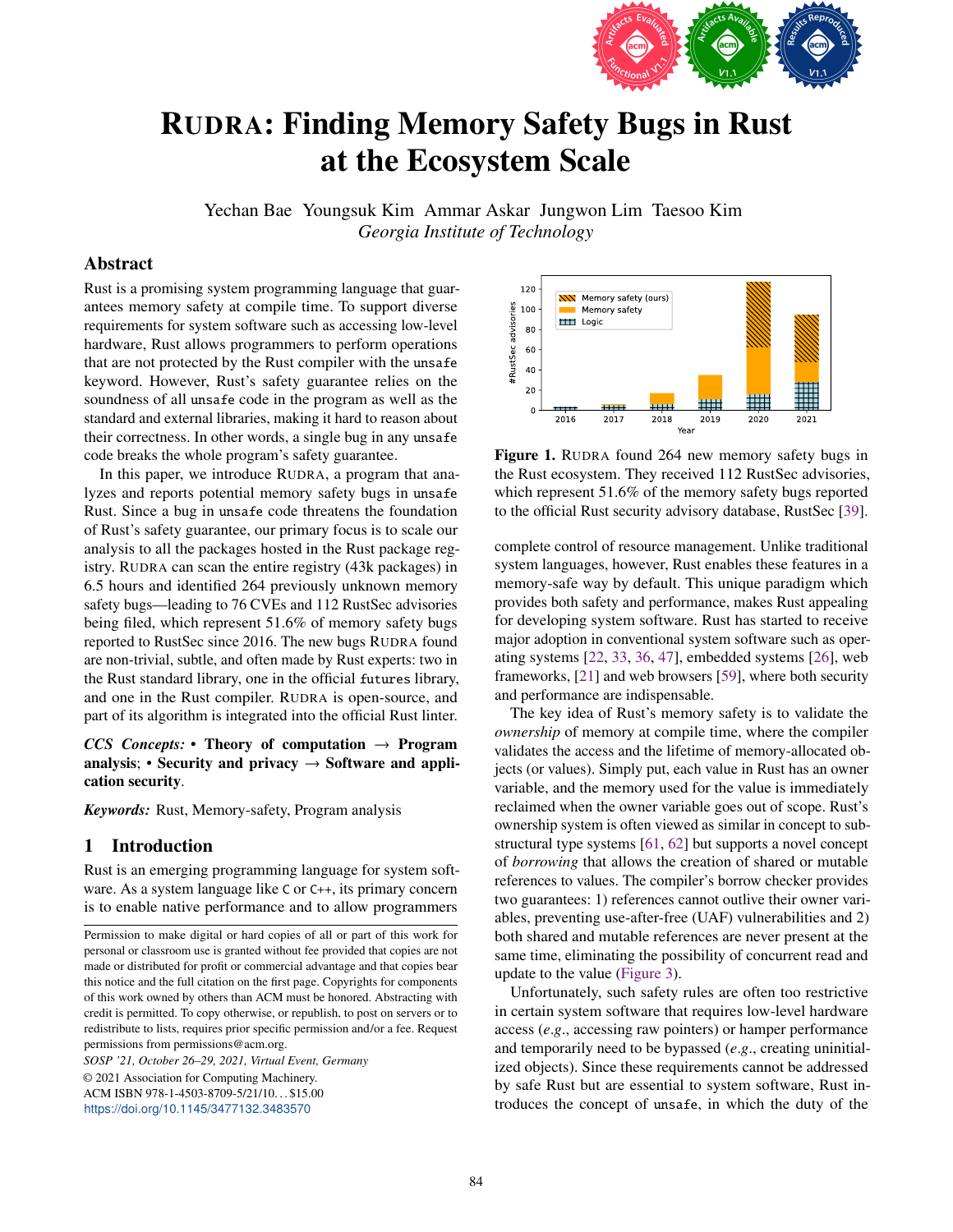<span id="page-1-1"></span>

Figure 2. Although the number of packages grows exponentially, the percentage of packages using unsafe code remains consistently around 25-30%, similar to other reports [\[16,](#page-14-6) [31\]](#page-14-7).

compiler's safety check is temporarily delegated to the programmer. Although unsafe is an opt-in feature in Rust, most system software like OSes or standard libraries cannot be implemented without it, and 25-30% of Rust packages directly use unsafe in their code for various reasons [\[16,](#page-14-6) [31\]](#page-14-7).

The soundness of unsafe Rust code is critical to the memory safety of the whole program and, alas, is difficult to reason about. Some people naively believe that using unsafe code sparsely or exercising extreme caution in reviewing the source code can avoid such problems. However, reasoning about soundness is subtle and error-prone for the following three reasons: 1) a soundness bug transitively breaks Rust's safety boundaries, meaning that all external code including standard libraries need to first be sound; 2) safe and unsafe code located distantly are often interdependent [\[4,](#page-14-8) [11\]](#page-14-9); and 3) all non-visible code paths inserted by the compiler need to be reasoned about correctly by the programmer (*e*.*g*., reclaiming objects). Since a single soundness bug breaks the safety guarantee of the entire Rust program, the Rust community considers such a bug security-critical and essential to the foundation of Rust's safety guarantee [\[45\]](#page-15-4).

Many existing research works have contributed to building a foundation of soundness in the Rust ecosystem. There has been a large body of research projects in formalizing Rust's type system and operational semantics [\[27,](#page-14-10) [43,](#page-15-5) [44,](#page-15-6) [51,](#page-15-7) [63,](#page-15-8) [64\]](#page-15-9), in verifying its correctness [\[17,](#page-14-11) [46\]](#page-15-10), and in model checking [\[20,](#page-14-12) [25,](#page-14-13) [60\]](#page-15-11). These are all important steps toward making a sound, theoretical foundation but are not yet practical enough to scale to the entire ecosystem. Similarly, dynamic approaches exist, such as Miri, that detect certain classes of undefined behavior by interpreting the compiler IR [\[53\]](#page-15-12) and fuzzing that performs random testing [\[18\]](#page-14-14). Unfortunately, these dynamic approaches cannot be easily adopted at a large scale because they require extensive computational resources or non-trivial amounts of development effort—2.7% of packages in the registry support fuzzing. As a new language, Rust is rapidly gaining popularity, but the number of packages using unsafe is also keeping pace [\(Figure 2\)](#page-1-1). It is thus important to devise practical algorithms that can proactively assure the memory safety of all packages in the registry.

```
1 fn ownership_and_borrowing() -> &u32 {
2 // creates a `Vec`, a heap allocated buffer
3 let vec = vec[1, 2, 3];
\frac{4}{5}// creates a reference to the first value with borrowing
6 let first_val = &vec[0];
7
8 // Ownership: `Vec` is automatically reclaimed<br>9 // when its owner `vec` goes out of the scope.
           when its owner `vec` goes out of the scope.
1011 // Borrowing: compile error; Rust prevents `first_val`
12 // to outlive `vec` by tracking variable lifetimes.
13 return first val:
14 }
15
16 fn aliasing_xor_mutability() {
17 let mut vec = vec [1, 2, 3];
18
19 // exclusive mutable borrowing
20 let mut_ref = &mut vec;
21
22 // shared read-only borrowing<br>
23 let shared refl = Rvec:
        let shared ref1 = &\text{vec}:
24 let shared_ref2 = &vec;<br>25 println!("{}" shared r
25 println!("{}", shared_ref1[0]);
26 println!("{}", shared_ref2[0]);
27
28 // Aliasing xor Mutability: compile error;
29 // Rust invalidates `mut_ref` when `shared_ref1` is<br>30 // used since they cannot coexist at the same time
        // used since they cannot coexist at the same time.
31 mut_ref.push(4);
32 }
```
Figure 3. Example code that shows Rust's core concepts: (1) ownership, (2) borrowing, and (3) aliasing xor mutability

In this paper, we present three important bug patterns in unsafe Rust code and introduce a tool called RUDRA that can quickly recognize error-prone parts of unsafe code. It can scan the entire 43k packages in the Rust package registry (crates.io) in 6.5 hours and has found 264 previously unknown memory safety bugs—leading to 76 CVE records being filed to the CVE database, as well as 112 advisories to the official Rust security advisory database, RustSec [\[39\]](#page-14-0). This is an unprecedented number of memory safety bugs in the Rust ecosystem. As of September 2021, these bugs represent 39.0% of all bugs and 51.6% of memory safety bugs reported to RustSec since 2016 [\(Figure 1\)](#page-0-0). These bugs are subtle and non-trivial, found even in code written and extensively reviewed by Rust experts: two in the standard library, one in the official futures library, and one in the Rust compiler.

We make three key contributions:

- Scalable algorithms. We identified three bug patterns in unsafe Rust and devised two new algorithms that can discover them. We implemented the algorithms as RUDRA, a static analyzer that can scale to all the programs in the Rust package registry.
- New bugs. RUDRA found 264 new memory safety bugs in the Rust ecosystem. They represent more than half (51.6%) of the memory safety bugs known to RustSec since 2016.
- Open source. RUDRA is open-sourced at [https://github.](https://github.com/sslab-gatech/Rudra) [com/sslab-gatech/Rudra](https://github.com/sslab-gatech/Rudra), and part of its core algorithm is integrated into the official Rust linter, Clippy [\[52\]](#page-15-13).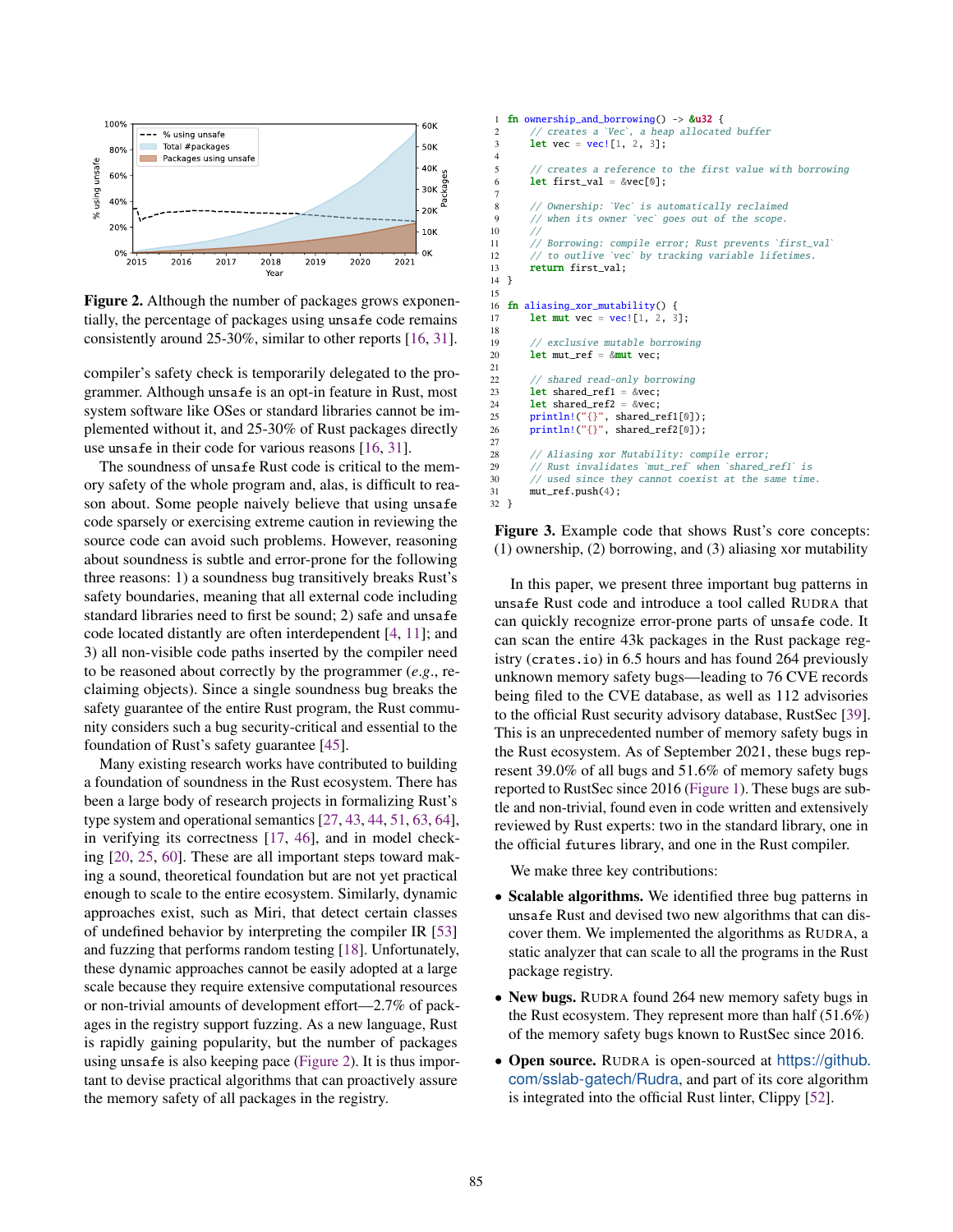## 2 Background

## 2.1 The Foundation: Safe Rust

Rust is a memory-safe programming language [\[54\]](#page-15-14). It provides strong guarantees at compile time with three core ideas: ownership, borrowing, and aliasing xor mutability [\(Figure 3\)](#page-1-0).

Ownership. Each value in Rust has an owner variable that determines the lifespan of the value. A value is initialized when the owner variable is created, and the memory associated with the value is automatically reclaimed when its owner goes out of scope. The Rust compiler tracks the lifetime of each value via the ownership system and inserts the required reclamation routines (drop()), similar to the Resource-Acquisition-Is-Initialization (RAII) pattern in other languages.

Borrowing. Rust allows a value to be borrowed (*i*.*e*., creating a reference to it) during the lifetime of the owner variable. With borrowing, a value can be read or updated without changing the ownership of the value. Rust's type system ensures that traditional memory safety issues like use-after-free or dangling pointers cannot happen by disallowing references that outlive the owner variable.

Aliasing xor mutability. There are two types of borrowing: 1) shared borrowing for read access and 2) exclusive mutable borrowing for write access. The Rust compiler ensures that both shared and mutable references are never present at the same time. This means that concurrent reads and writes are fundamentally impossible in Rust, eliminating the possibility of conventional race conditions and memory safety bugs like accessing invalid references (*e*.*g*., iterator invalidation in C++). This property also guides programmers to confine mutability, which can help prevent other logic bugs.

#### 2.2 The Necessity: Unsafe Rust

Unfortunately, Rust's safety rules are often too restrictive to model low-level hardware behaviors that are required for system software. Rust can neither perform memory-mapped I/O in an OS kernel (*i*.*e*., accessing memory through raw pointers) nor invoke a system call, as the Rust language does not understand their semantics to conclude their safety. Rust relies on the axiomatic foundation provided by the authors of unsafe code to incorporate these operations under Rust's safety model.

In Rust, developers can declare their own axioms that are beyond Rust's type system with the unsafe keyword. It is called unsafe because the Rust compiler cannot check the safety of the provided code and assumes the provided unsafe code is sound and bug-free. As a result, a single bug in unsafe code, regardless of whether it is from the developer's own code or from a library, can subvert the safety guarantee of the entire Rust program. In this regard, unsafe should be used sparsely and with extreme caution across any Rust code.

Interestingly, the use of unsafe is much more commonplace than ideal—it has been reported that 25-30% of Rust

<span id="page-2-0"></span>// The caller needs an `unsafe` keyword to call this function. 2 // The caller is responsible for providing a correct index. unsafe fn get\_unchecked(index: usize) ->  $Output \$  ... } 4 5 // The API author guarantees that this function is safe to call 6 // with any `index` value (e.g., by checking the array bound).<br>7 **fn** get(index: usize) -> Ontion<Output> { unsafe { ...} } fn get(index: usize) -> Option<Output> { unsafe { ... } }

Figure 4. Unsafe Rust code can be directly exposed or encapsulated, which determines the responsibility of safety bugs.

packages utilize unsafe in their code [\[16,](#page-14-6) [31\]](#page-14-7). In principle, unsafe usage should be limited *internally* to packages that provide high-level abstractions and data structures. For instance, the Rust standard library, std, uses unsafe to implement containers that support dynamic buffer allocations (*e*.*g*., Vec), smart pointers that extend Rust's default ownership model (*e*.*g*., Rc), synchronization primitives (*e*.*g*., Mutex), and OS abstractions (*e*.*g*., File). However, despite the addition of new features to the standard library and mature packages offering safe APIs around unsafe primitives, the ratio of packages utilizing unsafe is declining very slowly [\(Figure 2\)](#page-1-1).

Encapsulated unsafety. The unsafe keyword introduces an interesting design domain: a way to communicate the safety of APIs. Rust developers have two choices when building a highlevel abstraction with unsafe. The internal unsafe code can be directly exposed to the API users or can be *encapsulated* with a safe API [\(Figure 4\)](#page-2-0). It is considered more idiomatic to hide such unsafety in user-facing APIs. When an API is defined safe, it is assuring that it conforms to Rust's safety rule that no input can trigger a memory safety bug and its internal unsafety is properly guarded.

Responsibility for safety bugs. The separation of safe and unsafe definitions makes it possible to distinguish who is responsible for a safety bug: "No matter what, safe Rust can't cause undefined behavior" [\[58\]](#page-15-15). In other words, it is always a safe API's responsibility to ensure that any valid input does not lead to a memory safety violation in encapsulated unsafe code. This is in stark contrast to C or C++ where it is the user's responsibility to correctly obey the intended usage of the API. For example, no one would fault printf() in libc if the API call causes a segmentation fault when provided an incorrect pointer, yet this exact problem has led to a popular class of memory safety issues: the format-string vulnerability. In Rust, println!() never causes a segmentation fault no matter how it is used. Moreover, if a valid input does cause a segmentation fault in safe API, it is considered the API developer's fault.

#### 2.3 Defining Memory Safety Bugs in Rust

There are two types of unsafe definitions in Rust: unsafe functions and unsafe traits. An unsafe function requires the caller to uphold certain properties when calling the function. For instance, slice::get\_unchecked() requires the caller to provide a correct index because it does not perform bounds checking. There are unsafe intrinsic functions that are part of the language, and violating their safety invariant leads to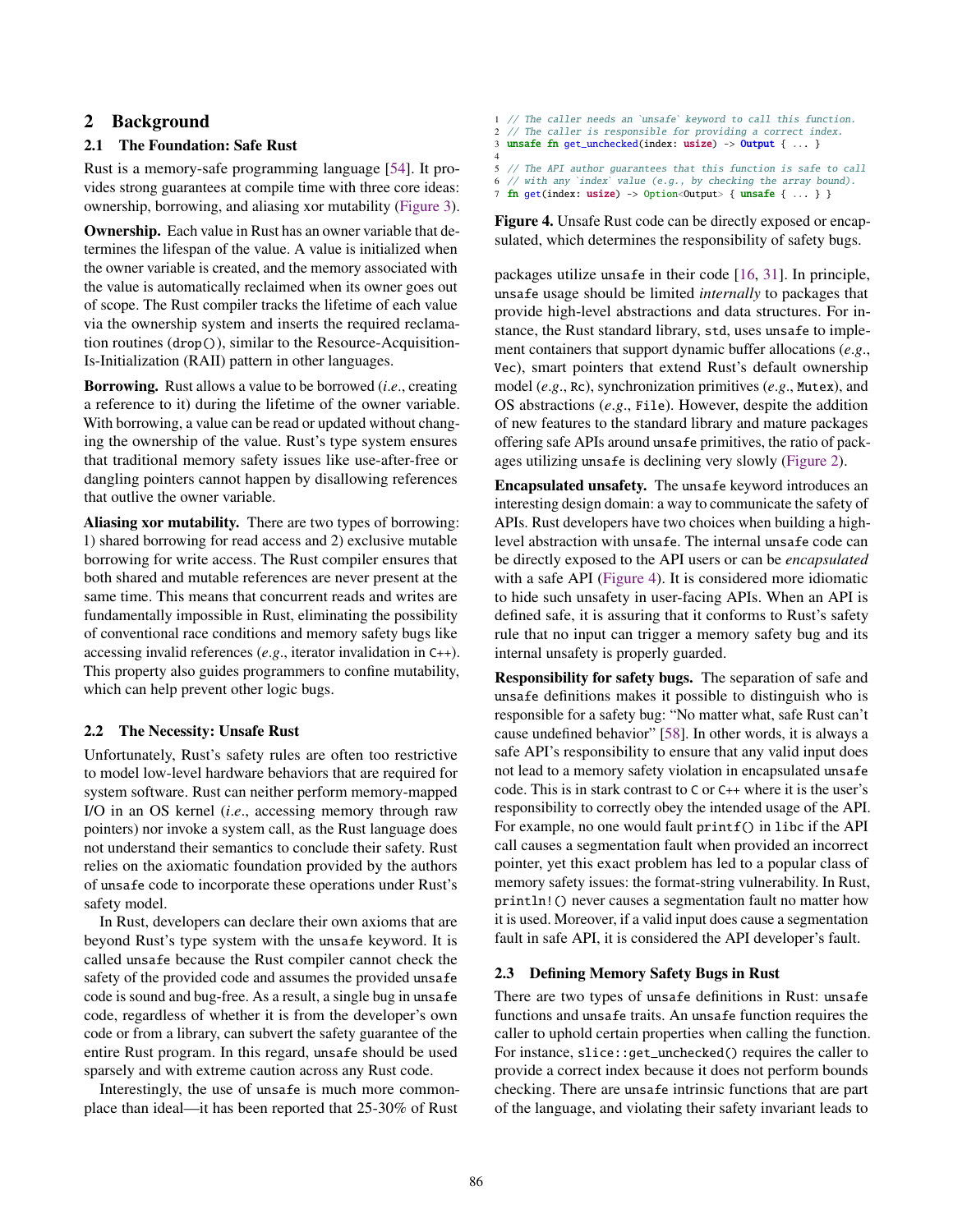```
1 fn double_drop<T>(mut val: T) {
2 unsafe { ptr::drop_in_place(&mut val); }
3 drop(val);
4 }
5<br>6 double_drop(123); // no memory-safety violation when `T=u32`
7 double_drop(vec![1, 2, 3]); // double-free when `T=Vec<u32>
```
Figure 5. Generic function is considered to have a memory safety bug if any of its instantiation has a memory safety bug.

a memory safety violation. Traits are similar to interfaces in other languages. They declare a list of expected methods on a type, and a type implements a trait by providing the required methods. An unsafe trait requires additional semantic guarantees from the implementer because other unsafe code may rely on its correctness. For instance, an iterator that implements the unsafe TrustedLen trait must provide a correct value for size\_hint().

With unsafe definitions and Rust's core safety statement, we clarify the definition of memory safety bugs in Rust along with the necessary terminology. Our goal is to provide concise definitions, not the full operational semantics of Rust [\[44,](#page-15-6) [51,](#page-15-7) [63,](#page-15-8) [64\]](#page-15-9), so that we have common ground to describe certain behaviors of Rust programs.

Definition 2.1. A *type* and a *value* are defined in a conventional manner [\[56\]](#page-15-16). A type is considered as a set of values.

**Definition 2.2.** For a type T, safe-value(T) is defined as values that can be safely created. For instance, Rust's string is internally represented as a byte array, but it can only contain UTF-8 encoded values when created via safe APIs.

**Definition 2.3.** A function F takes a value of type  $arg(F)$ and returns a value of type  $ret(F)$ . We consider a function that takes multiple arguments as if it takes a tuple of values.

**Definition 2.4.** A function  $F$  has a memory safety bug if  $\exists v \in \text{safe-value}(arg(F))$  such that calling  $F(v)$  triggers a memory safety violation or generates a return value  $v_{ret} \notin$ safe-value( $ret(F)$ ).

Example 2.5. Consider a function that overwrites the length field of a Vec with usize:: MAX. This does not cause an immediate memory safety violation, since it is just an integer field write. However, it will break other safe code and should be considered a bug. Hence, a function that generates a non-safevalue is also considered to have a memory safety bug. In this example, a vector with an incorrect length (*i.e.*, usize::MAX) is a value but not a safe-value of Vec.

**Definition 2.6.** For a generic function  $\Lambda$ , pred $(\Lambda)$  is defined as a set of types that satisfies the type predicate [\[55\]](#page-15-17) of  $Λ$ . Given a type  $T ∈ pred(Λ)$ , resolve( $Λ, T$ ) instantiates a generic function  $\Lambda$  to a concrete function  $F$ .

**Definition 2.7.** A generic function  $\Lambda$  has a memory safety bug if it can be instantiated to a function that has a memory safety bug, i.e.,  $\exists T \in \text{pred}(\Lambda)$  such that  $F = \text{resolve}(\Lambda, T)$ has a memory safety bug.

Example 2.8. Consider a function that accepts a single argument of generic type T and drops it (*i*.*e*., calls its destructor) twice [\(Figure 5\)](#page-3-0). This function does not cause a memory safety bug with integer types because dropping an integer is no-op. However, calling this function with allocating types (*e*.*g*., Vec) leads to a security-critical double-free bug. Thus, this generic function is considered to have a memory safety bug because it has an instantiation that causes a memory safety bug. The correctness of a generic function depends on its type predicate. The function would not have a memory safety bug if it specified a type predicate T: Copy, since Copy types cannot have a destructor (all integer types are Copy).

Rust uses two unsafe traits, Send and Sync, to encode memory safety with multiple threads, *i*.*e*., thread safety. The Rust compiler automatically implements them for simple userdefined types. However, types that interact with unsafe code often require manual implementations of Send and Sync.

Definition 2.9. An ownership of a type that implements the Send trait can be sent to another thread. A Send implementation has a memory safety bug if it is implemented on a type whose ownership cannot be transferred to another thread.

Definition 2.10. A type that implements the Sync trait can be accessed concurrently from different threads through shared references. A Sync implementation has a memory safety bug if it is implemented on a type that defines a non-thread-safe method that takes a shared self reference, &self.

Example 2.11. The basic reference-counted smart pointer Rc<T> is neither Send nor Sync because it can be cloned through a shared reference, which modifies its counter in a non-thread-safe way. On the other hand, the atomic version Arc<T> is Send and Sync if the inner type T is Send and Sync.

## <span id="page-3-1"></span>3 Pitfalls of Unsafe Rust

It is commonly thought that memory safety bugs in Rust are infrequent for the following three reasons. First, unsafe Rust is explicit so it stands out in the code. Unsafe Rust can only be used in a block or a function marked with the unsafe keyword, which signals the developer and the reviewer to thoroughly check the required safety invariants [\[31\]](#page-14-7). Second, it is a common practice to keep unsafe blocks simple, short, and self-contained to alleviate the burden of manually reasoning about their soundness [\[16\]](#page-14-6). Third, the vast majority of Rust applications can be implemented without using unsafe at all. More than 70% of Rust packages are implemented without using unsafe [\[16,](#page-14-6) [31\]](#page-14-7).

Despite these hopeful beliefs, implementing safe abstraction using unsafe in Rust is error-prone and subtly difficult, requiring different coding practices than writing safe Rust code. We conducted a qualitative analysis of known Rust vulnerabilities, as well as an audit of popular Rust packages, and identified three non-trivial root causes of such bugs in unsafe code, explained as follows.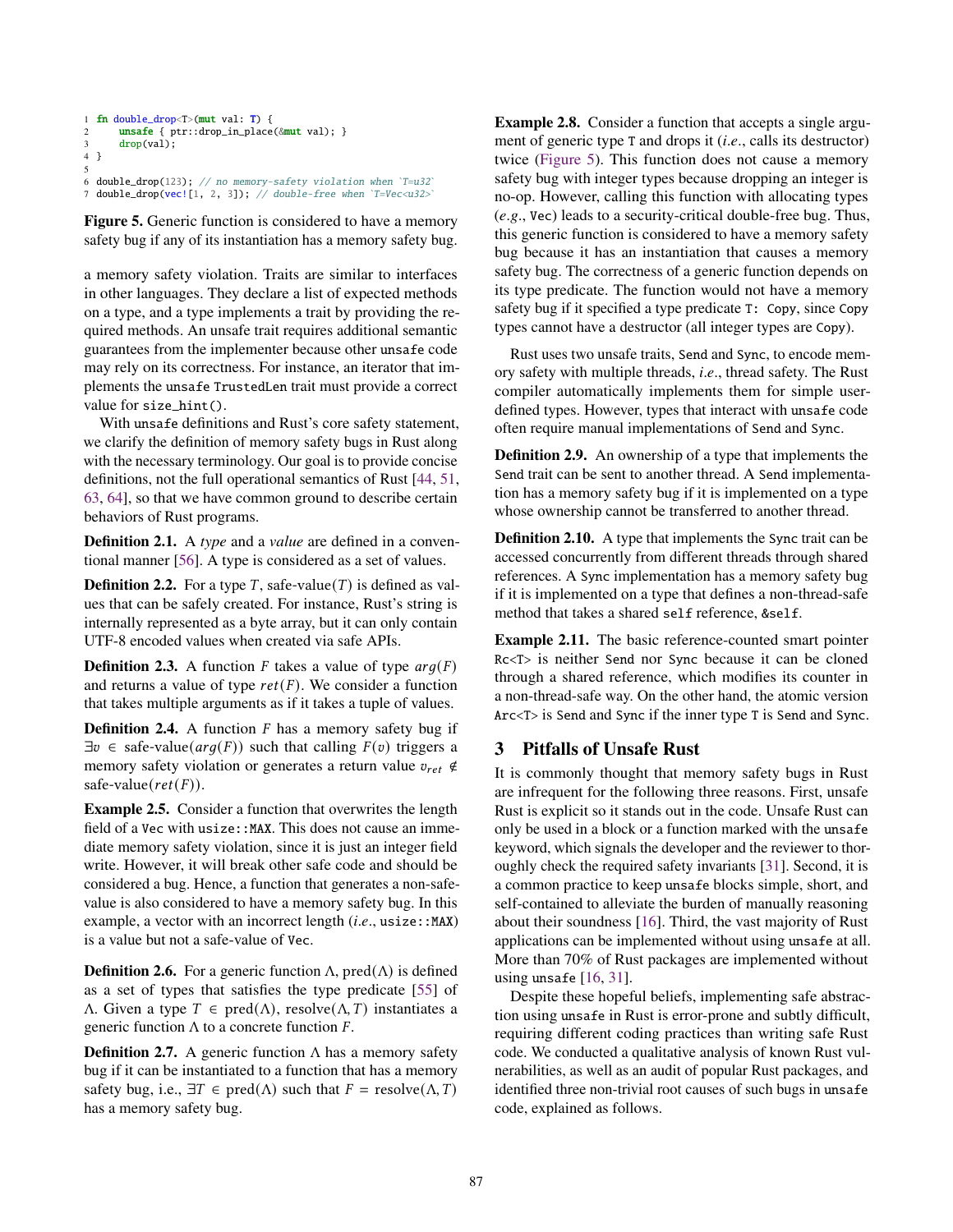```
1 // CVE-2020-36317: a panic safety bug in String::retain()
2 pub fn retain<F>(\&mut self, mut f: F)<br>3 where F: FnMut(char) -> bool
       where F: FnMut(char) \rightarrow bool4 {
5 let len = self.len();
6 let mut del_bytes = 0;
      let mut idx = 0;
8
  9 + unsafe { self.vec.set_len(0); }
10 while idx < len {
11 let ch = unsafe {
12 self.get_unchecked(idx..len).chars().next().unwrap()
13 };
14 let \text{ ch\_len} = \text{ ch.len\_utf8}();
15
16 // self is left in an inconsistent state if f() panics
17 * if |f(ch)|18 del_bytes += ch_len;
19 \qquad } else if del bytes > 0 {
20 unsafe {
21 ptr::copy(self.vec.as_ptr().add(idx),
22 self.vec.as_mut_ptr().add(idx - del_bytes),
\begin{array}{ccc} 23 & & \mathrm{ch}\_ \mathrm{len})\,; \\ 24 & & \end{array}24 }
25 }
26 idx += ch_len; // point idx to the next char
27 }
28 + unsafe { self.vec.set_len(len - del_bytes); }
29 }
30
31 // PoC: creates a non-utf-8 string in the unwinding path
32 "0è0".to_string().retain(|_| {
33 match the_number_of_invocation() {<br>34 1 =>  false.
           1 \Rightarrow false.
35 2 \Rightarrow \text{true},<br>36 \Rightarrow \text{panic}= \Rightarrow panic!(),
37 }
38 });
```
Figure 6. An example of a panic safety bug, fix, and PoC in the Rust standard library that RUDRA found (CVE-2020- 36317 [\[9\]](#page-14-15)). It was independently fixed, but the latest stable version was still vulnerable when RUDRA discovered it.

#### <span id="page-4-1"></span>3.1 Panic Safety

Rust provides a feature called panic which is used to signal that the current program has reached an unrecoverable state. When a panic happens, Rust unwinds the active call stack, releases resources held by the current thread by invoking the destructors of the variables, and transfers the control flow to the panic handler. This reclamation logic ensures that no program resources are leaked when panic happens, which is important for long-living multi-threaded programs.

Although such reclamation logic is helpful for writing safe Rust code, its interaction with unsafe code is error-prone and often causes non-trivial memory safety bugs. It is common for encapsulated unsafe code to temporarily create a lifetimebypassed object that bypasses Rust's ownership system (*e*.*g*., extending object lifetime, creating uninitialized variables) and fix up the introduced inconsistency later. If a panic happens in between the bypass and its fix-up, the destructors of the variable will run without realizing that the variable is in an inconsistent state, resulting in memory safety issues similar to uninitialized uses or double frees in C/C++. Such a bug is called a panic safety bug.

A panic safety bug is difficult to reason about because unwinding paths are automatically inserted by the compiler and

invisible to programmers. The developer needs to manually reason about the consistency of stack variables for every invisible unwinding path to prevent a panic safety bug, which is an unusual task for Rust programmers. Ironically, a feature designed for easier resource management in safe Rust requires intensive manual reasoning when used in unsafe context. Panic safety bugs are similar in concept to exception safety bugs in other programming languages like C++. It is notoriously difficult to write generic exception-safe code [\[15,](#page-14-16) [24\]](#page-14-17), and exception-based error handling is not allowed in complex system software like web browsers for this particular reason [\[37\]](#page-14-18). Due to their subtlety, panic safety violations have caused several memory safety bugs in popular Rust packages  $[5-7]$  $[5-7]$  and the Rust standard library  $[1, 9, 12, 14]$  $[1, 9, 12, 14]$  $[1, 9, 12, 14]$  $[1, 9, 12, 14]$  $[1, 9, 12, 14]$  $[1, 9, 12, 14]$  $[1, 9, 12, 14]$ .

**Definition 3.1.** A function  $F$  has a panic safety bug if it drops a value v of type T such that  $v \notin \text{safe-value}(T)$  during unwinding and causes a memory safety violation.

Bug example. [Figure 6](#page-4-0) shows a panic safety bug in String::retain() from the Rust standard library that RUDRA found (CVE-2020-36317 [\[9\]](#page-14-15)). It filters characters in a string with a caller-provided closure but can leave the string as non-UTF-8 encoded when f() panics (line [17\)](#page-4-0). The standard library assumes that all strings are UTF-8 encoded, and using the nonconforming string can lead to memory safety violations. This was fixed by overwriting the length of the string to zero before running the loop (line [9\)](#page-4-0) and restoring it later (line [28\)](#page-4-0), so that the string is left empty if f() panics.

#### <span id="page-4-2"></span>3.2 Higher-order Safety Invariant

A Rust function should execute safely for *all safe inputs*; from the data types of its arguments, generic type parameters as well as user-provided closures. In other words, a safe function is not allowed to assume anything more than the safety invariants provided by the Rust compiler. For example, the sort function in Rust must not trigger any undefined behavior even when a user-provided comparator does not respect total ordering, unlike the sort function in C++ that can cause a segmentation fault with an incompatible comparator.

Often, the only safety invariant that the Rust type system provides for higher-order types is the correctness of their type signature [\[42\]](#page-15-18). However, common mistakes are made with incorrect assumptions of  $(1)$  logical consistency (*e.g.*, respects total ordering), 2 purity (*e*.*g*., always returns the same value for the same input), 3 and semantic restrictions (*e*.*g*., only writes to the argument because it may contain uninitialized bytes) on a caller-provided function. unsafe code must check these properties by itself or specify the correct bound (*e*.*g*., with an unsafe trait) so that the obligations of these checks can be at the caller's side.

It is worth emphasizing that it is fairly difficult and errorprone to enforce a higher-order invariant under Rust's type system. One notable example is passing an uninitialized buffer to a caller-provided Read implementation. Read is commonly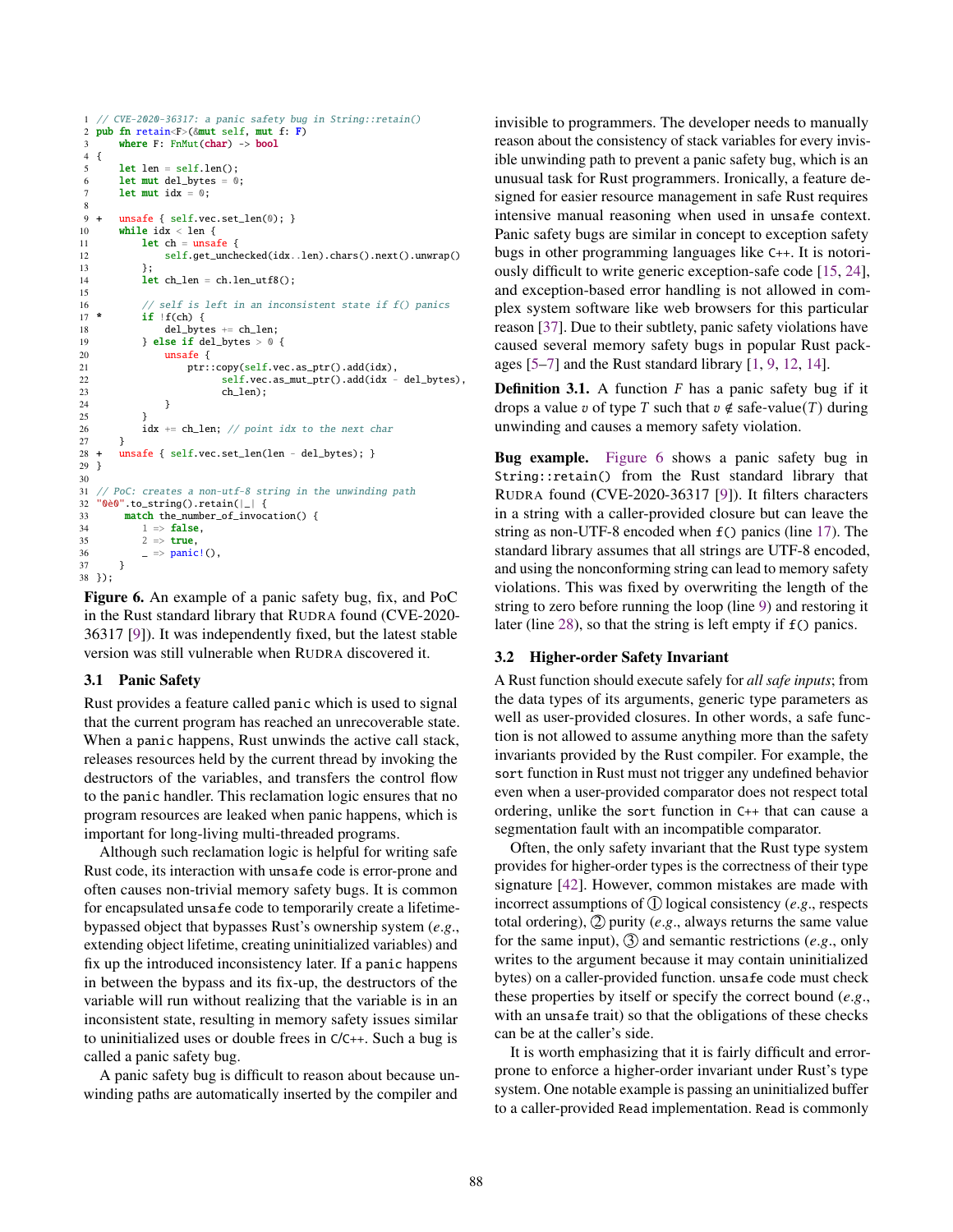```
1 // CVE-2020-36323: a higher-order invariant bug in join()
2 fn join_generic_copy<B, T, S>(slice: &[S], sep: &[T]) -> Vec<T><br>3 where T: Copy. B: AsRef<[T]> + ?Sized. S: Borrow<B>
       where T: Copy, B: AsRef < [T] > + ?Sized, S: Borrow<B>
4 {
5 let mut iter = slice.iter();
6
7 // `slice` is converted for the first time \frac{8}{7} // during the buffer size calculation.
8 // during the buffer size calculation.<br>9 * let len = ...:
       let len = \ldots;
10 let mut result = Vec::with\_capacity(len);11
12 unsafe {
13 let pos = result.length();
14 let target = result.get unchecked mut(pos..len):
15
16 // `slice` is converted for the second time in macro
17 // while copying the rest of the components.<br>18 * spezialize for lengths! (sep. target. iter:
18 * spezialize_for_lengths!(sep, target, iter;
19 \times 0, 1, 2, 3, 4;
20
21 // Indicate that the vector is initialized
22 result.set_len(len);
23 }
24 result
25 }
26
27 // PoC: a benign join() can trigger a memory safety issue
28 impl Borrow<str> for InconsistentBorrow {
29 fn borrow(\&self) -> \&str30 if self.is_first_time() {
31 "123456"
32 } else {
33 "0"
34 }
35 }
36 }
37
38 let arr: [InconsistentBorrow; 3] = Default::default();
39 arr.join("-");
```
Figure 7. A missing check of the higher-order invariant introduces a time-of-check to time-of-use bug in the Rust standard library (join() for [Borrow<str>]). RUDRA found this previously unknown bug (CVE-2020-36323 [\[10\]](#page-14-24)).

expected to read data from one source (*e*.*g*., a file) and write into the provided buffer. However, it is perfectly valid to read the buffer under Rust's type system. This leads to undefined behavior if the buffer contains uninitialized memory. Unfortunately, many Rust programmers provide an uninitialized buffer to a caller-provided function as performance optimization without realizing the inherent unsoundness. Due to its prevalence and subtlety, the Rust standard library now explicitly calls out that invoking read() with an uninitialized buffer is unsound behavior [\[57\]](#page-15-19).

Definition 3.2. A higher-order invariant bug is a memory safety bug in a generic function that is caused by incorrectly assuming a higher-order invariant that is not guaranteed by the type system. A generic function  $\Lambda$  with a higher-order invariant bug incorrectly assumes certain properties (*e*.*g*., purity) on its higher-order type parameter (*e*.*g*., closure) although  $pred(\Lambda)$  does not guarantee it.

Bug example. [Figure 7](#page-5-0) shows a time-of-check to time-of-use bug caused by a missing check of the higher-order invariant. This bug in the join() function for [Borrow<str>] [\[9\]](#page-14-15) was discovered by RUDRA in the Rust standard library. This function creates a joined vector by alternating a slice component

<span id="page-5-1"></span>

| <b>Type</b>      | <b>Description</b>       | +Send only if | +Sync only if |
|------------------|--------------------------|---------------|---------------|
| Vec <sub>T</sub> | Owning container         | T: Send       | T: Sync       |
| &mut T           | Exclusive reference      | T: Send       | T: Sync       |
| &T               | Aliased reference        | T: Sync       | T: Sync       |
| RefCel1 < T      | Internal mutability      | T: Send       | ۰             |
| Mutzex < T       | RAII mutex               | T: Send       | T: Send       |
| MutzexGuard < T> | Mutex guard              |               | T: Sync       |
| RwLock < T       | RAII rwlock              | T: Send       | T: Send+Sync  |
| Rc < T           | Reference counter        | ۰             |               |
| Arc < T          | Atomic reference counter | T: Send+Sync  | T: Send+Sync  |

Table 1. The propagation rule of various types from the Rust standard library for Send/Sync traits. The rule becomes complicated when non-trivial sharing is involved.

and a separator. &S (the type contained in the slice) is converted to &[T] (the separator's type) twice in this function. The first conversion occurs during the length calculation (line [9\)](#page-5-0) and the second conversion happens during the buffer copy *inside a macro* (line [18-19\)](#page-5-0). A string with uninitialized bytes is returned if the slice code returns different results for the two conversions. This example shows the benefit of a tool-assisted approach. A trait method call that is inside the macro is not immediately visible, so the bug was missed during the code review process. The bug was fixed by setting result's length to the number of written bytes instead of speculative len.

## 3.3 Propagating Send/Sync in Generic Types

Rust's thread safety is governed by two unsafe traits, Send and Sync. Send is used to indicate a type that can be sent to other threads and Sync is used to indicate a type that can be referenced concurrently by multiple threads. Send and Sync are derived traits, which means that the compiler will automatically implement Send and Sync on a type if all of its fields are Send and Sync, respectively. However, developers need to manually implement Send and Sync on synchronization primitives like locks and types that contain fields with unknown thread safety (*e*.*g*., a raw pointer).

The Send and Sync rules become complex as the implementation bound becomes *conditional* when generic types are involved (see [Table 1\)](#page-5-1). One simple example is a container type, Vec<T>, that is Send only if the inner type T is Send and is Sync only if the inner type T is Sync. The logic quickly becomes non-intuitive and error-prone for types that provide non-trivial sharing like Mutex and RwLock (see [Table 1\)](#page-5-1). Inspired by type variance in subtyping relations, we call this subtle relation between the Send/Sync of a generic type and the Send/Sync of the inner types the Send/Sync variance.

Manual Send/Sync implementations are not only difficult to correctly implement, but also make code maintenance fragile. Send and Sync are type level properties that guarantee the thread safety of *all possible APIs on that type*. A developer who is not aware of the manual Send/Sync implementation may add a new API that is not thread-safe and silently introduce a soundness bug without any unsafe code. The complexity around this rule leads to safety violations even in the Rust standard library [\[3\]](#page-14-25).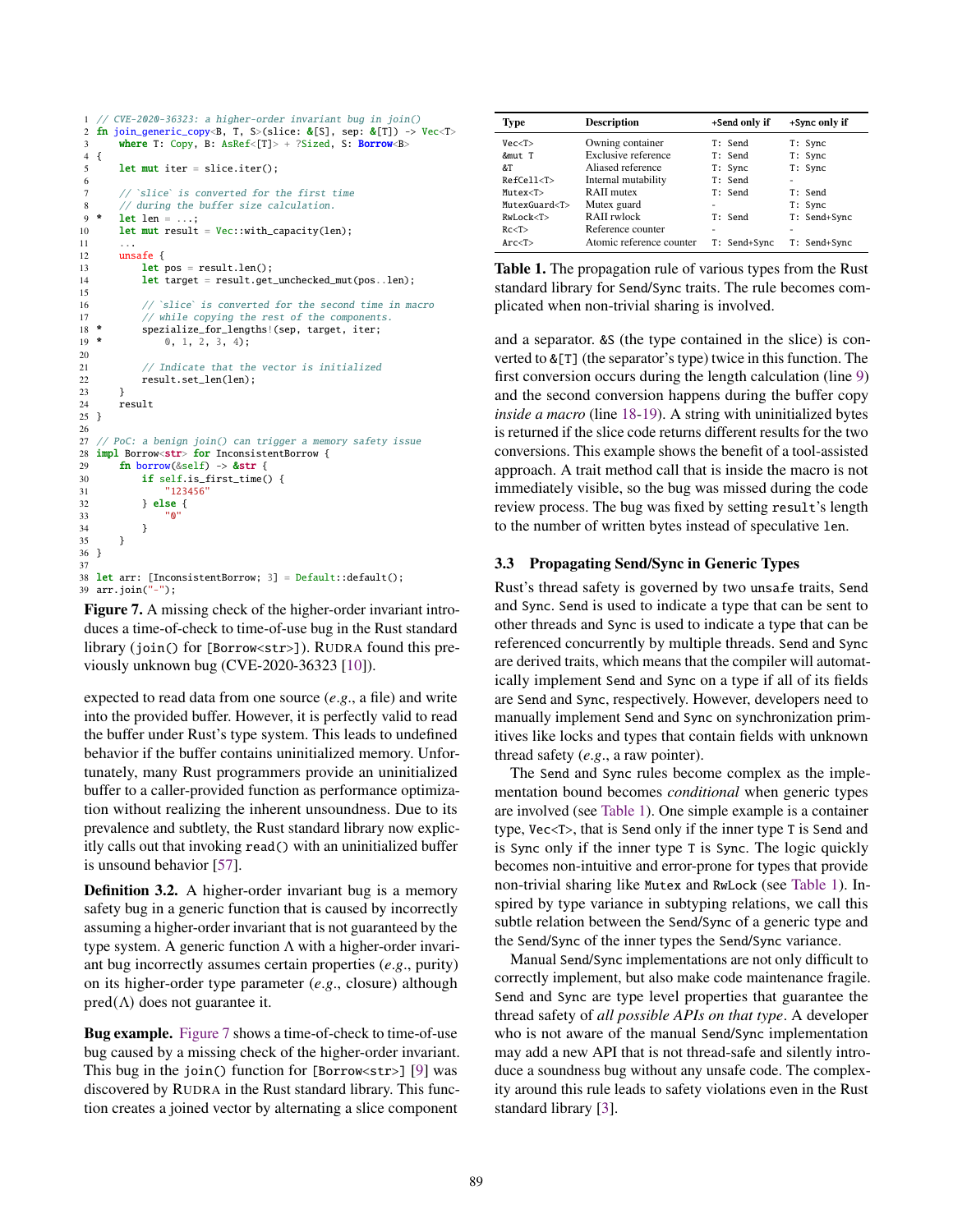```
1 // CVE-2020-35905: incorrect uses of Send/Sync on Rust's futures
2 pub struct MappedMutexGuard<'a, T: ?Sized, U: ?Sized> {
3 mutex: \& a Mutex<T>,<br>4 value: *mut U.
       value: *mut U.
5 + _marker: \frac{\text{PhantomData} < \& \text{'a mut U>}}{6},
6 }
 7
8 impl<'a, T: ?Sized> MutexGuard<'a, T> {
9 pub fn map<U: ?Sized, F>(this: Self, f: F)
10 -> MappedMutexGuard<'a, T, U>
11 where F: FnOnce(&mut T) -> &mut U {
12 let mutex = this.mutex;
13 let value = f(unsafe { &mut *this.mutex.value.get() });
14 mem::forget(this);
15 - MappedMutexGuard { mutex, value }
16 + MappedMutexGuard { mutex, value, _marker: PhantomData }
17 }
18 }
19
20 - unsafe impl<T: ?Sized + Send, U: ?Sized> Send
21 + unsafe impl<T: ?Sized + Send, U: ?Sized + Send> Send
22 for MappedMutexGuard<'_, T, U> {}
23 - unsafe impl<T: ?Sized + Sync, U: ?Sized> Sync
24 + unsafe impl<T: ?Sized + Sync, U: ?Sized + Sync> Sync<br>25 for MannedMutexGuard<' T, U> \{3\}for MappedMutexGuard<'_, T, U> {}
26
27 // PoC: this safe Rust code allows race on reference counter
28 * MutexGuard::map(guard, | | Box::leak(Box::new(Rc::new(true))));
```
Figure 8. An incorrect Sync/Send trait bound for a generic type parameter in Rust's official futures library, which breaks the thread safety guarantee. RUDRA found this previously unknown bug [\[8\]](#page-14-26).

Definition 3.3. A generic type that takes a type parameter T has a Send/Sync variance (SV) bug if it specifies an incorrect bound on the inner type T when implementing Send/Sync.

Bug example. [Figure 8](#page-6-0) shows an incorrect use of Send/Sync marker traits in the official futures library that RUDRA found (CVE-2020-35905 [\[8\]](#page-14-26)). This bug results in a data race in safe Rust code. A MappedMutexGuard that dereferences to type U is created from a MutexGuard that dereferences to type T by applying a closure that converts &mut T to &mut U (line [13\)](#page-6-0). MappedMutexGuard's Send and Sync have a trait bound only to the type parameter T but not for the type parameter U (line [20](#page-6-0) and [23\)](#page-6-0). This definition turns out to be unsafe because it allows sharing a reference of a MappedMutexGuard even when the closure's return type U is not thread-safe. The bug was fixed by adding a proper bound to the type parameter U (line [21](#page-6-0) and [24\)](#page-6-0). Note that the map() and Send/Sync implementations are not adjacent to each other in the source code, making it difficult to notice this bug in code reviews.

## 4 Design

RUDRA implements two static analysis algorithms that can detect three bug patterns in unsafe code [\(§3\)](#page-3-1), as described in [Figure 9.](#page-6-1) It has three important design goals:

• Generic type awareness. RUDRA should be able to reason about generic types without knowing the concrete forms of their type parameters. This means that low-level analysis (*e*.*g*., using LLVM IR) is not an option. Low-level representations only contain a specific instantiation of generic code,

<span id="page-6-1"></span>

Figure 9. Overview of RUDRA's design.

and Rust's high-level abstractions such as trait variance do not exist at these levels. Instead, RUDRA implements algorithms by combining two internal IRs of the Rust compiler, namely, HIR and MIR.

- Scalability. As our primary goal is to check all the packages in the Rust package registry, it is critical to strike a balance between the precision of analysis and the execution time—expensive whole-program analyses and dynamic analyses like fuzzing are not feasible options for RUDRA. In addition, RUDRA aims to be a push-button solution that requires no manual annotation and effort from the original package developers.
- Adjustable precision. With the limited computation available to each package, it is impossible to formulate analyses with no false positives. RUDRA provides an option to adjust the false positive rates based on the goal and the available time budget; RUDRA can be used for both scanning the package registry (fewer false positives) or as part of the development process (tolerant to more false positives).

Overview. RUDRA accepts a Rust package as input and produces a comprehensive report of two analysis algorithms, namely, the unsafe dataflow checker and the Send/Sync variance checker, that can identify three unsafe bug patterns  $(\S 3)$ . We implemented RUDRA as a custom Rust compiler driver. RUDRA hijacks the Rust compiler after type checking and runs our analysis using the compiler's internal data. We also have an adapter to Rust's package manager and an executor to download and run RUDRA on published Rust packages.

## 4.1 Hybrid Analysis with HIR and MIR

RUDRA uses two Rust compiler IRs when implementing analysis algorithms: the HIR and the MIR. The first IR is the High-Level IR (HIR) generated from the AST. HIR contains the IDs of each definition inside the target program (*e*.*g*., functions, trait implementations) as well as their associated expressions. HIR keeps the original code structure in its expressions. The second IR is the Mid-Level IR (MIR) generated by lowering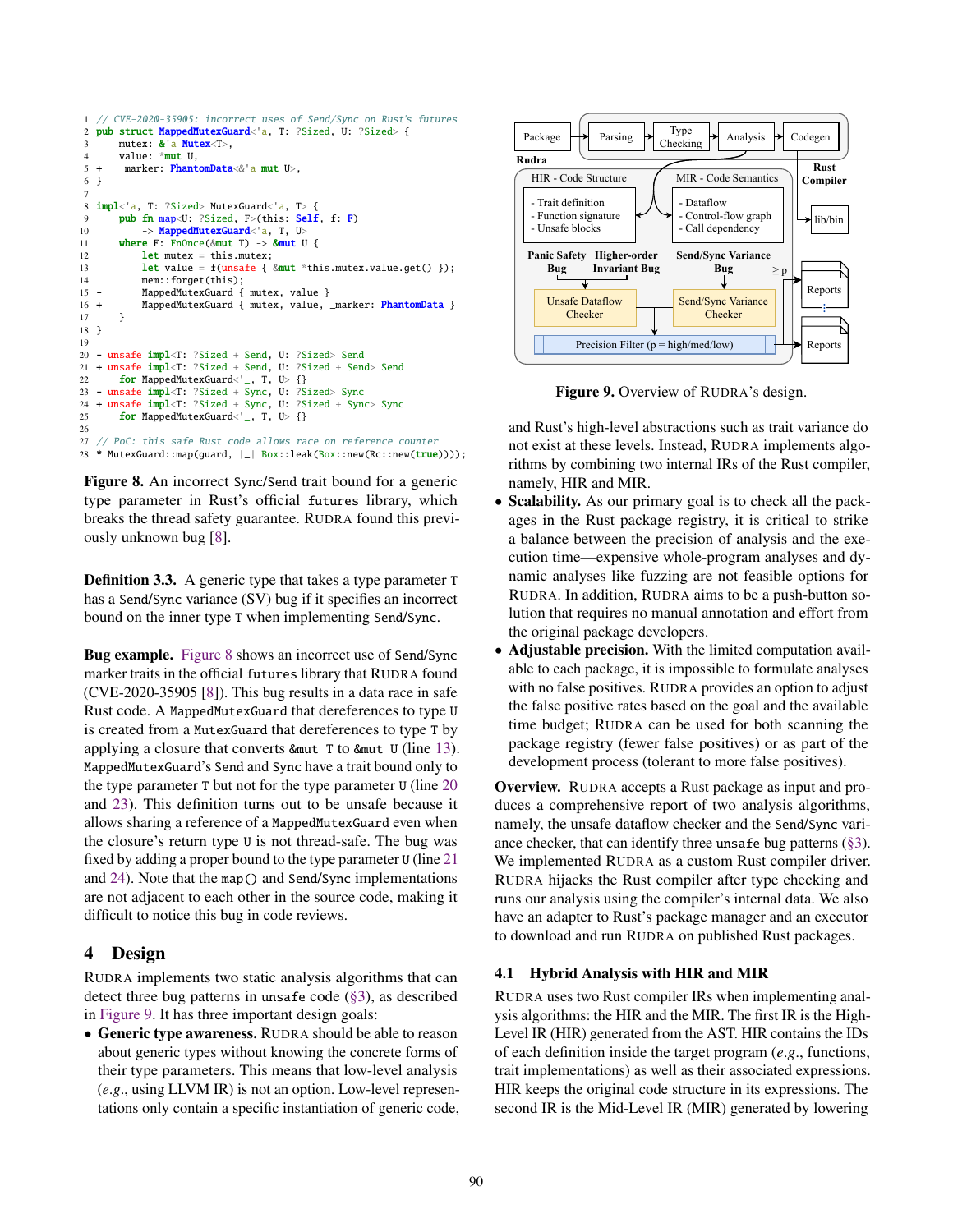| <b>Algorithm 1:</b> Checking unsafe dataflow                  |  |  |  |  |  |  |  |
|---------------------------------------------------------------|--|--|--|--|--|--|--|
| // contains impl. items, trait items, free functions from HIR |  |  |  |  |  |  |  |
| $body_set := Set < BodyId>$ ;                                 |  |  |  |  |  |  |  |
| <b>foreach</b> body_id <b>in</b> body_set <b>do</b>           |  |  |  |  |  |  |  |
| $body := compiler.getHIR(body_id);$                           |  |  |  |  |  |  |  |
| <b>if not</b> is_unsafe(body) <b>then</b><br>continue         |  |  |  |  |  |  |  |
| $body \leftarrow compiler.getMIR(body_id);$                   |  |  |  |  |  |  |  |
| $graph := Graph(body.basic_blocks);$                          |  |  |  |  |  |  |  |
| <b>foreach</b> block in body.basic_blocks <b>do</b>           |  |  |  |  |  |  |  |
| <b>if</b> block.terminator.isStaticCall() <b>then</b>         |  |  |  |  |  |  |  |
| call := block.terminator.asStaticCall();                      |  |  |  |  |  |  |  |
| <b>if</b> is_life_bypassing_func(call) <b>then</b>            |  |  |  |  |  |  |  |
| graph.mark_bypass_type(block.id, call);                       |  |  |  |  |  |  |  |
| else if $complier. resolve(call, \emptyset) fails^1$ then     |  |  |  |  |  |  |  |
| graph.add_sink(block.id);                                     |  |  |  |  |  |  |  |
|                                                               |  |  |  |  |  |  |  |
| graph.propagate_taint();                                      |  |  |  |  |  |  |  |
| $taint := \{\};$                                              |  |  |  |  |  |  |  |
| <b>foreach</b> sink in graph.sinks() <b>do</b>                |  |  |  |  |  |  |  |
| taint $\leftarrow$ taint $\cup$ graph.get_taint(sink);        |  |  |  |  |  |  |  |
| if taint $\neq \emptyset$ then                                |  |  |  |  |  |  |  |
| report_potential_violation(body_id);                          |  |  |  |  |  |  |  |

<span id="page-7-0"></span>the HIR. MIR focuses on the semantic information. It has a much simpler and more analyzer-friendly structure than HIR, but it also lacks some important non-semantic information that RUDRA needs, such as the locations of unsafe blocks, which are removed after type checking. The HIR and the MIR provide a generic representation, meaning that a generic function or a generic type remains as a single definition. RUDRA cannot use the IRs from later stages (*e*.*g*., LLVM IR) because they only provide a single instantiation of a generic function. Using them will make RUDRA miss bugs in generic functions such as the bug in [Figure 4.](#page-2-0)

RUDRA implements a hybrid analysis that uses both HIR and MIR. It uses HIR to quickly collect interesting code regions using structural information available in HIR. Specifically, it collects function declarations and trait implementations inside the package with their declared safety. It also records if a function contains any unsafe blocks if the function is defined as a safe function. Then, RUDRA uses MIR to reason about code semantics. RUDRA implements a coarsegrained dataflow analysis on the control-flow graph provided as MIR expressions. It is worth emphasizing that mixed usage of multiple IR levels is unconventional but is required for RUDRA's goal of scaling the analysis to the entire ecosystem. Since HIR and MIR are Rust-specific IRs, traditional analysis algorithms and tools such as dataflow analysis, declaration collectors, or even an error-reporting system, which are readily available in the lower-level LLVM infrastructure, were reimplemented for RUDRA.

#### 4.2 Algorithm: Unsafe Dataflow Checker (UD)

The unsafe dataflow checker [\(Algorithm 1\)](#page-7-0) examines the dataflows in functions that handle lifetime-bypassed values. It uses coarse-grained taint tracking to identify panic safety bugs [\(§3.1\)](#page-4-1) and higher-order invariant bugs [\(§3.2\)](#page-4-2). Simply put, the analysis algorithm checks if there exists a dataflow that starts from a lifetime bypass to a suspicious function call a function that might panic() or a function that is provided as a higher-order parameter by the caller.

The algorithm models six classes of lifetime bypasses:

- *uninitialized*: creating uninitialized values
- *duplicate*: duplicating the lifetime of objects (*e*.*g*., with mem::read())
- *write*: overwriting the memory of a value
- *copy*: memcpy()-like buffer copy
- *transmute*: reinterpreting a type and its lifetime
- *ptr-to-ref* : converting a pointer to a reference

The key challenge of the unsafe dataflow algorithm is to find program locations that might panic() or where higherorder safety invariants are implicitly assumed. At first glance, it may seem that detecting panic safety bugs needs precise analysis to determine if a panic() can happen at a given program point, and detecting the higher-order invariant bugs requires accurate reasoning of the semantic correctness of a given trait implementation. However, soundly determining them without pre/post conditions is undecidable, and RUDRA makes a deliberate approximation with a concept of an unresolvable generic function to meet its performance and scalability goal.

RUDRA, at the MIR layer, uses an unresolvable generic function call as an approximation of a potential panic site or a location where higher-order invariants are implicitly assumed. An unresolvable function is a function whose definitions cannot be found without precise type parameters. For example, <reader as Read>::read() is one such function and, unlike Vec<T>::push() where one push() implementation exists for all possible inner types T, there can be no implementation found without knowing the exact type of reader. As unresolvable generic functions are implemented and provided by the caller, it is invalid for the callee to assume that the functions do not panic() or always satisfy the implicitly assumed semantic requirements. We observed that dataflows that contain unresolvable generic functions are not only analyzer-friendly but also where Rust programmers tend to make mistakes, perhaps because speculating about the unknown function's behavior is more difficult than reasoning about a concrete implementation.

Adjustable precision. RUDRA's approximation of each lifetime bypass has different precision. RUDRA only detects uninitialized values (*e*.*g*., Vec::set\_len() to extend a Vec) in the high precision setting because a single function call leads to a lifetime bypass in such cases. In the medium precision setting, RUDRA additionally detects the lifetime bypass of

<sup>1</sup>RUDRA uses the Rust compiler's instance resolution API with an empty type context to determine if a generic function is resolvable or not.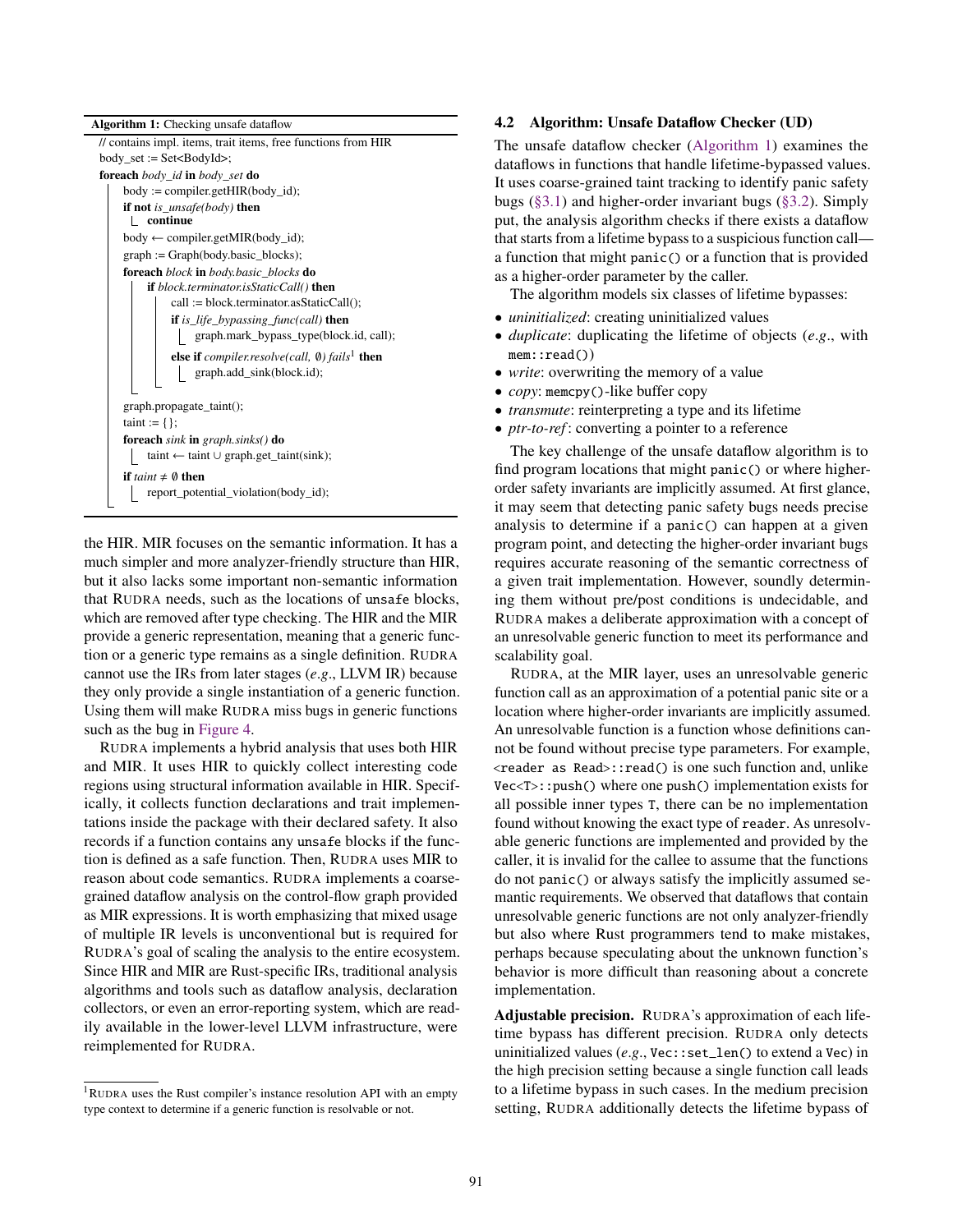<span id="page-8-0"></span>

values using read(), write(), and copy(). These bypasses are more difficult to reason about because they are often used with pointer arithmetic. Finally, RUDRA detects lifetime forging with transmute() or raw pointer casting in the low precision setting.

#### 4.3 Algorithm: Send/Sync Variance Checker (SV)

The Send/Sync variance checker [\(Algorithm 2\)](#page-8-0) estimates the necessary minimum set of Send/Sync bounds for each Algebraic Data Type (ADT) based on the associated API signatures. If the ADT does not contain the necessary bounds, it reports that Send/Sync might be incorrectly implemented. One might be able to accurately model such usages by performing inter-procedural and flow-sensitive analysis to verify the thread safety at an arbitrary program point. RUDRA intentionally avoids these complex and performance-intensive approaches to meet its scalability goal.

The key idea of the Send/Sync variance checker is to determine if an ADT requires Send, Sync, or both, based on a set of effective heuristics using the type definition and the associated API signatures:

Given an ADT with a generic parameter T,

• +Send. If there exists an API that moves T (*i*.*e*., either taking as input the owned T or returning the owned T) but none of its APIs exposes &T (*i*.*e*., returning &T), then T:Send is the minimum necessary condition. For ADT:Sync, it is important to check the exposure of &T because it allows threads to concurrently access T. For ADT:Send, T:Send is the minimum necessary condition regardless of its API. Moving an ADT (holding ownership of T) to another thread moves T to another thread.

- +Sync. If there exists an API that exposes &T but none of its APIs move the owned T, then T:Sync is the minimum necessary condition for ADT:Sync.
- +Send/+Sync. If there exists an API that exposes &T and that moves the owned T, then T:Send+Sync is the minimum necessary condition for ADT:Sync.
- None. If there is no API that exposes &T or moves the owned T, it is not possible to verify the thread safety of the Send/Sync markers from the API signatures and it places no minimum necessary condition for ADT:Sync.

Note that these rules are not applied to generic parameters T placed within PhantomData<T>—this is a zero-sized marker type that allows the binding of T to an ADT but does not actually own T. This helps us avoid several false positives where a generic parameter is used only as a type-level identifier.

Adjustable precision. On top of the baseline algorithm (described above) for inferring Send/Sync bound requirements, RUDRA uses additional heuristics to find more Send/Sync variance violations. In the high precision setting, RUDRA focuses on Send bounds which are less affected by custom synchronization than Sync bounds. It implements +Send analysis from the baseline algorithm to identify missing ADT: Sync, T: Send bound and analyzes the type structure to identify missing ADT: Send, T: Send bound. In the medium precision setting, RUDRA fully instruments the baseline algorithm while also reporting Sync impls with no Sync bounds on all of its generic parameters. In the low precision setting, RUDRA removes the PhantomData-filtering policy and reports Sync impls with no Sync bounds on any of its generic parameters.

## 5 Implementation

RUDRA is built on rustc nightly-2020-08-26 in 4.3k lines of Rust code. The main analyzer, rudra, is implemented as a custom Rust compiler driver. It works as an unmodified Rust compiler when compiling dependencies and injects the analysis algorithms when compiling the target package. RUDRA adjusts the precision filter based on an environment variable. It provides tight integration with the official Rust package manager, cargo, so that an entire package can be checked with one command, cargo rudra. It also provides rudra-runner, which downloads and analyzes all packages from the official package registry, crates.io.

# 6 Evaluation

Our evaluation attempts to answer the following questions:

- How effectively can our approach detect new memory safety bugs at the ecosystem scale? [\(§6.1\)](#page-10-0)
- How does it compare to other approaches? [\(§6.2\)](#page-11-0)
- What lessons can be learned from running RUDRA on Rustbased OSes? [\(§6.3\)](#page-12-0)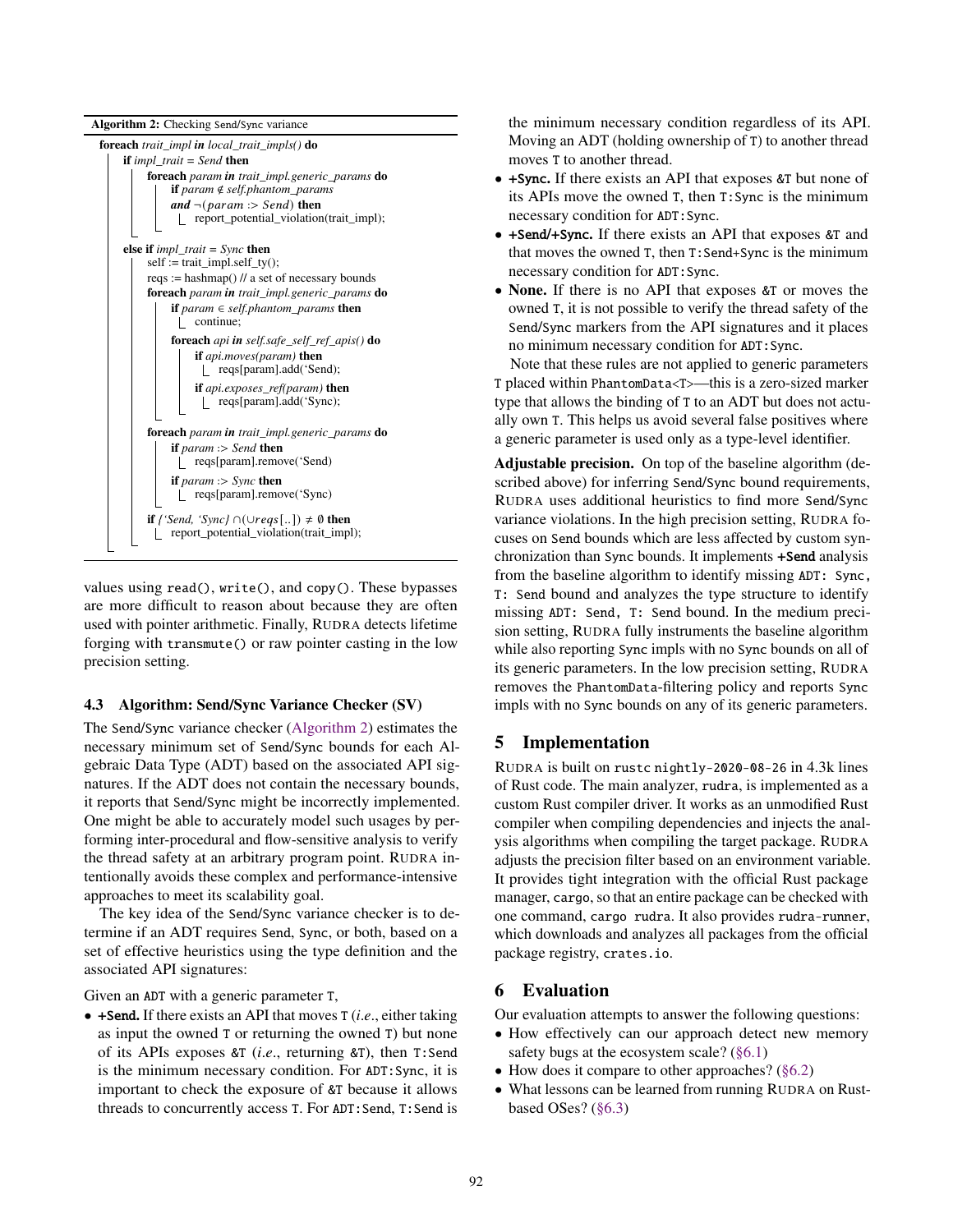<span id="page-9-0"></span>

| Package           | Location         | Tests <sup>1</sup>  | LoC  |              |           | #unsafe Alg Description                                                                                                                                                                                                                           | $L^2$    | Bug $ID3$                                                                                           |
|-------------------|------------------|---------------------|------|--------------|-----------|---------------------------------------------------------------------------------------------------------------------------------------------------------------------------------------------------------------------------------------------------|----------|-----------------------------------------------------------------------------------------------------|
| std               | str.rs<br>mod.rs | $U/-$               | 61k  |              | 2k UD     | The join method can return uninitialized memory when string length<br>changes. read_to_string and read_to_end methods overflow the<br>heap and read past the provided buffer.                                                                     | 3y<br>2y | C <sub>20</sub> -36323<br>C <sub>21</sub> -28875                                                    |
| rustc             | worker_local.rs  | $U/-$               | 348k | 2k           | <b>SV</b> | WorkerLocal used in parallel compilation can cause data races.                                                                                                                                                                                    | 3y       | rust#81425                                                                                          |
| smallvec          | lib.rs           | U / F               | 2k   | 55           | $\rm UD$  | Buffer overflow in insert_many allows writing elements past a vec-<br>tor's size.                                                                                                                                                                 | 3y       | R <sub>21</sub> -0003<br>C <sub>21</sub> -25900                                                     |
| futures           | mutex.rs         | $U/-$               | 5k   |              | 84 SV     | MappedMutexGuard can cause data races, violating Rust memory<br>safety guarantees in multi-threaded applications.                                                                                                                                 | 1v       | R <sub>20</sub> -0059<br>C20-35905                                                                  |
| lock_api          | rwlock.rs        | $U/-$               | 2k   | 146          | <b>SV</b> | Multiple RAII objects used to represent acquired locks allow for data<br>races. Types that should be accessible by only one thread at a time<br>are allowed to be used concurrently, leading to violations of Rust's<br>memory safety guarantees. | 3v       | R <sub>20</sub> -0070<br>C <sub>20</sub> -35910<br>C <sub>20</sub> -35911<br>C <sub>20</sub> -35912 |
| im                | focus.rs         | U/F                 | 13k  | 23           | <b>SV</b> | TreeFocus, an iterator over tree structure, can cause data races when<br>sent across threads.                                                                                                                                                     | 2y       | R <sub>20</sub> -0096<br>C <sub>20</sub> -36 <sub>204</sub>                                         |
| rocket_http       | formatter.rs     | $U/-$               | 4k   | 16           | UD        | A use-after-free is possible for the string buffer in the Formatter<br>struct on panic.                                                                                                                                                           | 3y       | R21-0044<br>C <sub>21</sub> -29935                                                                  |
| slice-deque       | lib.rs           | U/F                 | 6k   | 89           | UD        | drain_filter can double-free elements with certain predicate func-<br>tions.                                                                                                                                                                      | 3v       | R <sub>21</sub> -0047<br>C <sub>21</sub> -29938                                                     |
| generator         | gen_impl.rs      | $U/-$               | 2k   | 72           | <b>SV</b> | Generators can be sent across threads leading to data races.                                                                                                                                                                                      | 4y       | R <sub>20</sub> -0151                                                                               |
| glium             | mod.rs           | $U/-$               | 39k  |              | 4k UD     | Content passes uninitialized memory to safe functions.                                                                                                                                                                                            | 6y       | glium#1907                                                                                          |
| ash               | util.rs          | $U/-$               | 89k  | 2k           | UD        | read_spv returns uninitialized bytes when reading incompletely.                                                                                                                                                                                   | 2y       | R <sub>21</sub> -0090                                                                               |
| atom              | lib.rs           | $U/$ -              | 600  | 25           | <b>SV</b> | Atom <t> can be instantiated with any T, allowing data races for non-<br/>thread safe types when used concurrently.</t>                                                                                                                           | 2y       | R <sub>20</sub> -0044<br>C <sub>20</sub> -35897                                                     |
| metrics-util      | bucket.rs        | $U/-$               | 3k   | 13           | SV        | AtomicBucket <t> can cause data races.</t>                                                                                                                                                                                                        | 2y       | R <sub>21</sub> -0113                                                                               |
| libp2p-deflate    | lib.rs           | $U/-$               | 200  | $\mathbf{1}$ | UD        | DeflateOutput passes uninitialized memory to safe Rust.                                                                                                                                                                                           | 2y       | R <sub>20</sub> -0123                                                                               |
| model             | lib.rs           | $U/$ -              | 200  | 3            | SV        | Shared bypasses concurrency safety without being marked unsafe.                                                                                                                                                                                   | 2y       | R <sub>20</sub> -0140                                                                               |
| claxon            | metadata.rs      | U / F               | 3k   | 5            | UD        | metadata::read methods return uninitialized memory.                                                                                                                                                                                               | 6y       | claxon#26                                                                                           |
| stackvector       | lib.rs           | $U/-$               | 1k   | 32           | UD        | StackVector trusts an iterator's length bounds which can lead to<br>writing out of bounds.                                                                                                                                                        | 2y       | R <sub>21</sub> -0048<br>C <sub>21</sub> -29939                                                     |
| gfx-auxil         | mod.rs           | $U/-$               | 100  | $\mathbf{1}$ | <b>UD</b> | read_spirv passes uninitialized memory to safe Rust.                                                                                                                                                                                              | 2y       | R <sub>21</sub> -0091                                                                               |
| futures-intrusive | mutex.rs         | $U/$ -              | 9k   | 120          | SV        | GenericMutexGuard, an RAII object representing an acquired Mutex<br>lock, allows data races.                                                                                                                                                      | 2y       | R <sub>20</sub> -0072<br>C <sub>20</sub> -35915                                                     |
| calamine          | cfb.rs           | $U/-$               | 6k   | 3            | <b>UD</b> | Sectors: : get trusts the size in a file header, exposing uninitialized<br>when a malicious file is used.                                                                                                                                         | 4y       | R <sub>21</sub> -0015<br>C <sub>21</sub> -26951                                                     |
| atomic-option     | lib.rs           | $-$ / $-$           | 91   | 5            | SV        | AtomicOption <t> can be used with any type, leading to data races<br/>with non-thread safe types.</t>                                                                                                                                             | 6y       | R <sub>20</sub> -0113<br>C <sub>20</sub> -36219                                                     |
| glsl-layout       | array.rs         | $-$ / $-$           | 600  |              | $1$ UD    | map_array can double-drop elements in the list if the mapping func- 3y<br>tion panics.                                                                                                                                                            |          | R <sub>21</sub> -0005<br>C <sub>21</sub> -2590 <sub>2</sub>                                         |
| internment        | lib.rs           | U/                  | 900  | 13           | SV        | Objects wrapped in Intern <t> could always be sent across threads, 3y<br/>potentially causing data races.</t>                                                                                                                                     |          | R21-0036<br>C <sub>21</sub> -28037                                                                  |
| beef              | generic.rs       | $U/$ -              | 900  | 23           | SV        | Cow allows usage of non-thread safe types concurrently.                                                                                                                                                                                           | 1y       | R <sub>20</sub> -0122                                                                               |
| truetype          | tape.rs          | $\mathrm{U}\,/\,$ - | 2k   | $\mathbf{2}$ | UD        | take_bytes passes an uninitialized memory buffer to a safe Rust<br>function.                                                                                                                                                                      | 5y       | R <sub>21</sub> -0029<br>C <sub>21</sub> -28030                                                     |
| rusb              | device.rs        | $U/$ -              | 5k   |              | 78 SV     | The Device trait lacks Send and Sync bounds; USB devices could<br>cause races across threads.                                                                                                                                                     | 5y       | R20-0098<br>C <sub>20</sub> -36 <sub>206</sub>                                                      |
| fil-ocl           | event.rs         | $U/$ -              | 12k  | 174          | UD        | EventList can double-drop elements if the Into implementation of<br>the element panics.                                                                                                                                                           | 3y       | R <sub>21</sub> -0011<br>C21-25908                                                                  |
| toolshed          | cell.rs          | $U/-$               | 2k   | 23           | <b>SV</b> | CopyCell allows data races with non-Send but Copyable types.                                                                                                                                                                                      | 3y       | R20-0136                                                                                            |
| lever             | atomics.rs       | $U/-$               | 3k   | 67           | SV        | AtomicBox allows data races with non-thread safe types.                                                                                                                                                                                           | 1y       | R20-0137                                                                                            |
| bite              | read.rs          | $-$ / $-$           | 1k   |              | 44 UD     | read_framed_max passes uninitialized memory to safe Rust.                                                                                                                                                                                         | 4y       | bite#1                                                                                              |

<sup>1</sup>Contains unit tests with over 50% coverage (U) or fuzzing (F) suites. <sup>2</sup>Latent period in years. <sup>3</sup>C21/R21 stands for CVE-2021/RUSTSEC-2021.

Table 2. Details of the new bugs found in the 30 most popular packages based on crates.io download numbers. RUDRA found memory-safety bugs from heavily tested packages—containing unit tests with extensive code coverage and fuzzers. The found bugs are non-trivial—they had existed for over three years on average.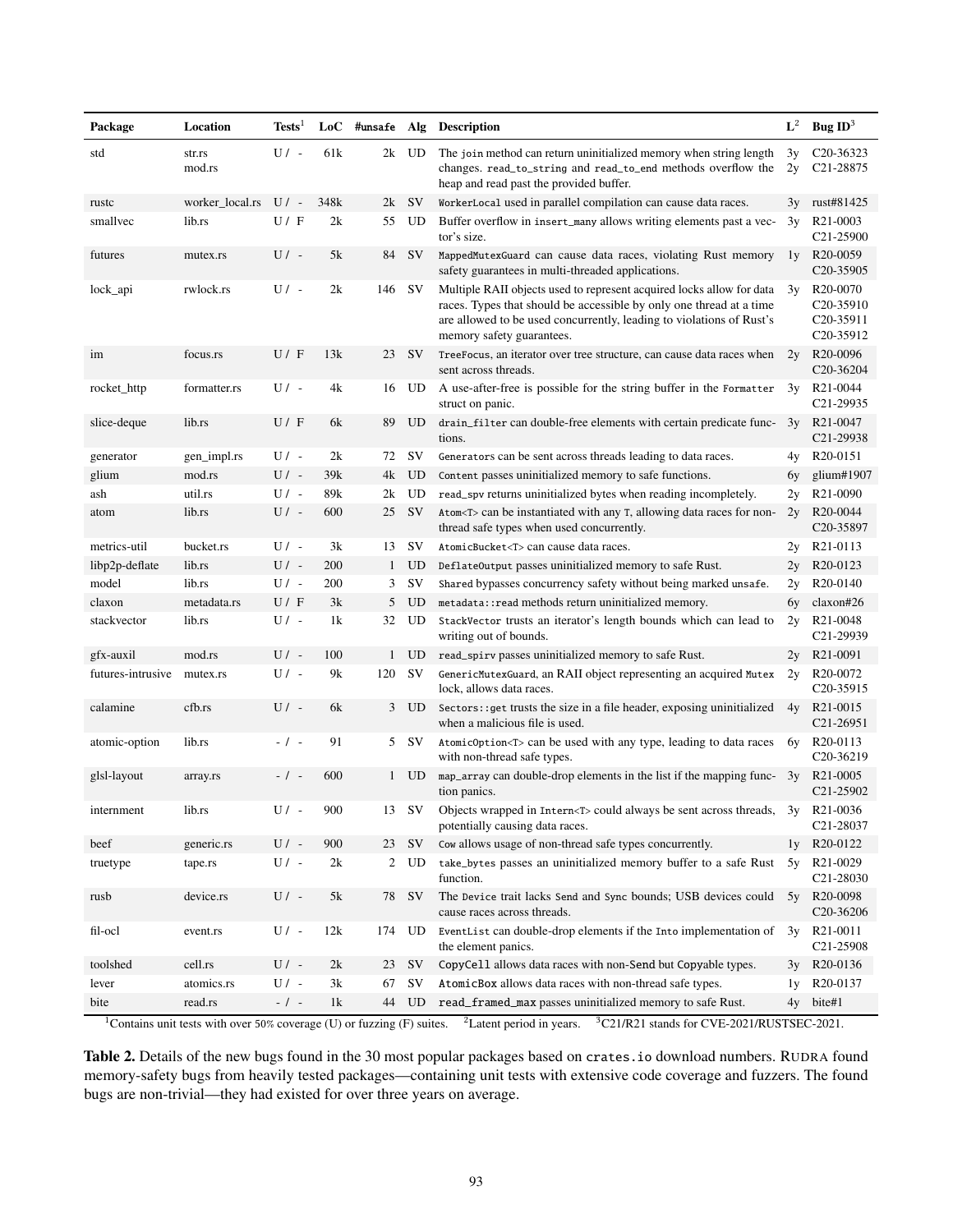<span id="page-10-1"></span>

| Analyzer                                                                                                     | Time†               | <b>Packages</b> | <b>Bugs</b> | #RustSec | #CVE |  |  |  |
|--------------------------------------------------------------------------------------------------------------|---------------------|-----------------|-------------|----------|------|--|--|--|
| UD                                                                                                           | $16.510 \text{ ms}$ | 83              | 122.        | 54       | 46   |  |  |  |
| <b>SV</b>                                                                                                    | $0.224$ ms          | 63              | 142         | 58       | 30   |  |  |  |
| Auditing                                                                                                     | 1 hour              | 19              | 46          |          | 25   |  |  |  |
| $\uparrow$ Average time taken to analyze one package.<br>UD/SV requires additional 33.7 sec for compilation. |                     |                 |             |          |      |  |  |  |

Table 3. Summary of new memory-safety bugs found by RUDRA. The last row represents additional bugs found by code auditing during the pilot study and the bug reporting.

<span id="page-10-2"></span>

|    | <b>Precision</b> | <b>#Reports</b> | #Bugs found |                 |              |  |  |
|----|------------------|-----------------|-------------|-----------------|--------------|--|--|
|    |                  |                 | Visible     | <b>Internal</b> | <b>Total</b> |  |  |
| UD | High             | 137             | 65 (47.4%)  | $8(.5.8\%)$     | 73 (53.3%)   |  |  |
|    | Med              | 434             | 119 (27.4%) | $17(3.9\%)$     | 136 (31.3%)  |  |  |
|    | Low              | 1.214           | 163 (13.4%) | $31(2.6\%)$     | 194 (16.0%)  |  |  |
| SV | High             | 367             | 118 (32.2%) | $60(16.3\%)$    | 178 (48.5%)  |  |  |
|    | Med              | 793             | 181 (22.8%) | 98 (12.4%)      | 279 (35.2%)  |  |  |
|    | Low              | 1.176           | 197 (16.8%) | $111(9.4\%)$    | 308 (26.2%)  |  |  |

Table 4. The total number of reports with varying precision and true bugs after scanning 43k packages (see [§6.1\)](#page-10-0).

Experimental setup. We ran all the following experiments on a machine with a 32-core AMD EPYC 7452 and 252 GB memory. The analysis session for each package was limited to one core for a fairer comparison and only the rudra-runner layer took advantage of the concurrency.

#### <span id="page-10-0"></span>6.1 New Bugs Found by RUDRA

Applying to all packages. We downloaded and analyzed *all* 43k packages uploaded to crates.io (as of 2020-07-04). RUDRA took about 6.5 hours to scan all the packages on our machine: 15.7% (7k) did not compile with the rust cversion RUDRA was based on, 4.6% (2k) did not produce any Rust code (*e*.*g*., macro-only packages), and 1.8% (0.7k) did not have proper metadata (*e*.*g*., depending on yanked packages), leaving us with 77.9% (33k) packages as analysis targets. It took 33.7 sec on average to analyze each package end-to-end. Among the total amount of time, RUDRA used 18.2 ms; the remaining time was spent in the Rust compiler. As a result, we generated 2,390 reports and inspected them all at a rough rate of 150 reports per man-hour. Most false positives were filtered out at a glance (in a few seconds) due to the precision level attached to them.

New bugs. We reported 264 previously unknown memorysafety bugs in 145 packages, resulting in 112 RustSec advisories and 76 CVEs (see [Table 3](#page-10-1) and [Table 2\)](#page-9-0). This is an unprecedented number of memory-safety bugs, constituting 51.6% of all memory-safety bugs in the Rust ecosystem since 2016 (see [Figure 1\)](#page-0-0). Also, the bugs RUDRA discovered are non-trivial: two higher-order invariant bugs in the Rust standard library, std, one SV bug in the Rust compiler, rustc, one SV bug in the official futures library, and several SV

bugs in lock\_api, a very popular lock abstraction library. These are bugs in code written and extensively reviewed by Rust experts. It is worth noting that the average latent time of the discovered bugs is over three years despite community efforts to manually audit unsafe code in Rust [\[38\]](#page-14-27). RUDRA was also able to re-discover two bugs in the Rust standard library that had been fixed, but their vulnerable versions were retained in some libraries. During the pilot study to identify common bug patterns and while auditing code from RUDRA reports, we manually found 46 additional bugs, resulting in 17 RustSec advisories and 25 CVEs, three of which are in the Rust standard library [\[12–](#page-14-22)[14\]](#page-14-23). The list of all bugs are publicly available at <https://github.com/sslab-gatech/Rudra-PoC>.

Precision. In the high precision setting, the UD algorithm generated 137 reports (1 report per 309 packages) and found 73 bugs (53.3% precision). The SV algorithm generated 367 reports (1 report per 116 packages) and found 178 bugs (48.5% precision). When all bug patterns are turned on in the low precision setting, the UD algorithm generated 1,214 reports (1 report per 35 packages) and found 194 bugs (16.0% precision), and the SV algorithm generated 1,176 reports (1 report per 36 packages) and found 308 bugs (26.2% precision). RUDRA provides great improvement over a simple search for the unsafe keyword. A total of 330k functions encapsulate unsafe code in the Rust ecosystem, and the UD algorithm reduces this number to 137 in the high precision setting and 1,214 in the low precision setting. [Table 4](#page-10-2) shows the number of the bugs and the precision of each analysis in different precision settings. We separated the bugs further into two categories: visible bugs that affect users of the package and internal bugs that can only be triggered inside the same package. We provide the examples of false positives and negatives in the discussion section [\(§7.1\)](#page-12-1).

Reporting. In addition to reporting bugs to the original maintainers of the package, we also reported bugs to the RustSec advisory database [\[39\]](#page-14-0) and the CVE database. In total, 112 RustSec advisories and 76 CVE IDs have been assigned to the bugs found by RUDRA. As of September 2021, these bugs represent 39.0% of all bugs and 51.6% of memory safety bugs reported to RustSec since RustSec started tracking security bugs in 2016. When counting the total number of RustSec bugs, we excluded notices and unmaintained advisories as well as transitive advisories for C dependencies (*e*.*g*., OpenSSL) because they do not represent a bug in the target Rust package. [Fig](#page-0-0)[ure 1](#page-0-0) shows the number of bugs reported to RustSec advisory database each year, with RUDRA's contribution highlighted with hatches. In addition, 16 bugs reported in 2020 and 38 bugs reported in 2021 are currently pending to receive Rust-Sec advisories because no fix is available for them. These bugs are either blocked by the maintainer's fix or ReadBuf RFC implementation [\[32\]](#page-14-28) in the standard library.

New lints. From the bugs found by RUDRA, we were able to identify the most frequently misused Rust APIs. We ported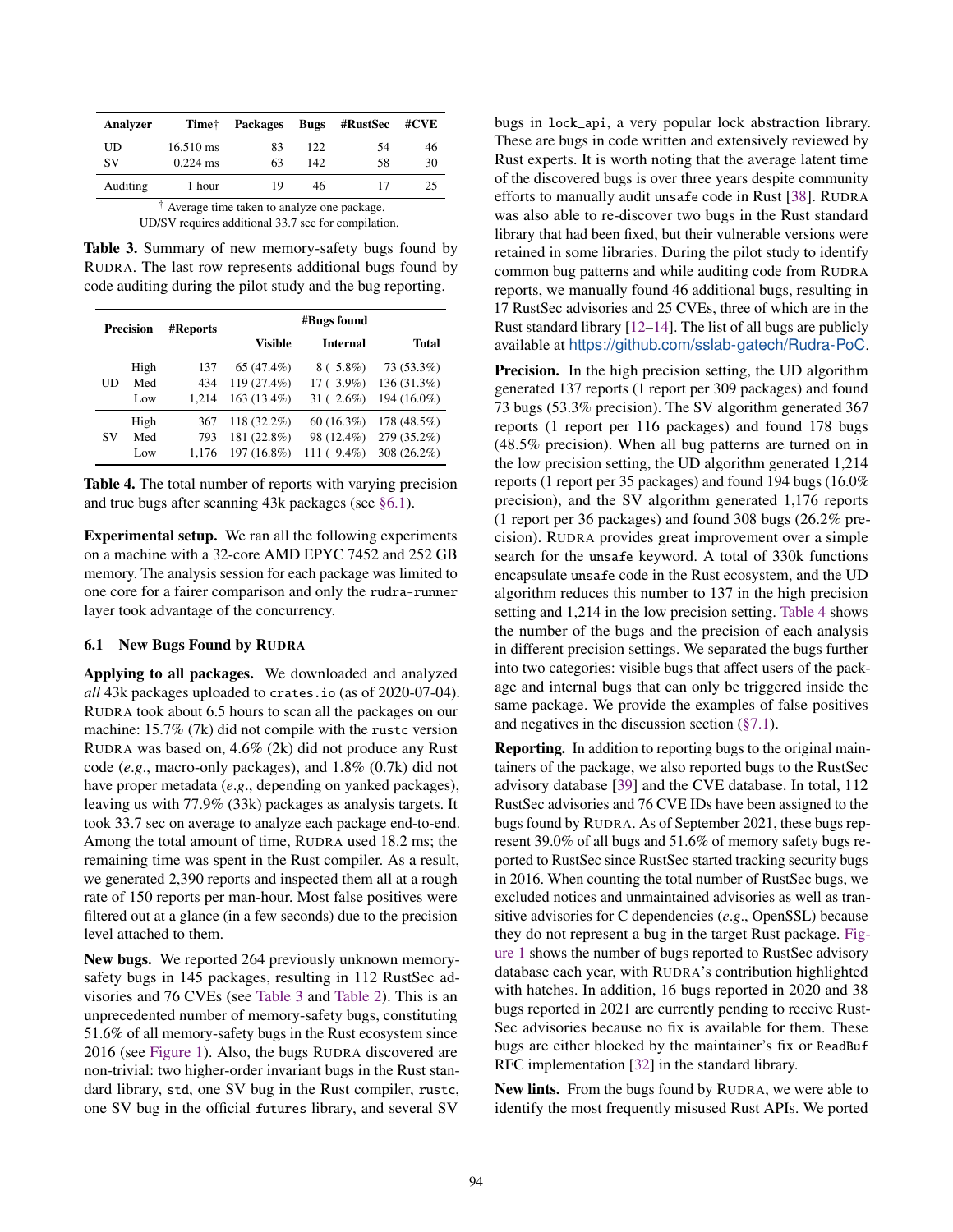<span id="page-11-2"></span>

| Package  | <b>Test Coverage</b>    | # Tests | <b>Timeout</b> | $UB-A^1$ | $UB-SB^2$ | Leak | Avg Memory <sup>3</sup> | <b>Time Taken</b> | <b>Bug ID</b> (Type)       | <b>Result</b> |
|----------|-------------------------|---------|----------------|----------|-----------|------|-------------------------|-------------------|----------------------------|---------------|
| atom     | 76.2%<br>$(193$ LoC $)$ | 16      |                | 0(0)     | 3(1)      | 5(1) | 372 MB                  | 7 <sub>m</sub>    | R <sub>20</sub> -0044 (SV) | 0/2           |
| beef     | $(440$ LoC $)$<br>85.9% | 30      |                | 0(0)     | 2 (1)     | 0(0) | 380 MB                  | 5 m               | R <sub>20</sub> -0122 (SV) | 0/1           |
| claxon   | 50.5% (1,941 Loc)       | 33      |                | 0(0)     | 0(0)      | 0(0) | 388 MB                  | 7 <sub>m</sub>    | $G$ itHub #26 (UD)         | 0/2           |
| futures  | N/A                     | 177     |                | 0(0)     | 35(4)     | 0(0) | 455 MB                  | 28 h              | R <sub>20</sub> -0059 (SV) | 0/1           |
| im       | $67.5\%$ $(7.135$ LoC)  | 104     | 15             | 0(0)     | 39(7)     | 0(0) | 1345 MB                 | 20 <sub>h</sub>   | R <sub>20</sub> -0096 (SV) | 0/2           |
| toolshed | $88.2\%$ (1.186 LoC)    | 39      |                | 24(1)    | 7(2)      | 0(0) | 392 MB                  | 14 m              | R <sub>20</sub> -0136 (SV) | 0/1           |

<sup>1</sup>Reference alignment issue. <sup>2</sup>Alias violation under Stacked Borrow model. <sup>3</sup>Average of the peak memory measured by cgmemtime.

Table 5. Summary of running unit tests with Miri. Test code LoC and test coverage were measured with grcov. Tests were run with a one-hour time limit for a single test case. The numbers in parenthesis are the deduplicated bug numbers.

<span id="page-11-1"></span>

| Package     | #H | <b>Bug ID</b>         | <b>Fuzzer</b> | #execs | <b>Result (FP)</b> |
|-------------|----|-----------------------|---------------|--------|--------------------|
| claxon      | 4  | GitHub #26            | cargo-fuzz    | 12B    | 0/2(0)             |
| dnssector   | 5  | GitHub #14            | cargo-fuzz    | 29B    | $0/1$ (4.4M)       |
| im          | 3  | R <sub>20</sub> -0096 | cargo-fuzz    | 16B    | 0/2(0)             |
| smallyec    |    | R <sub>21</sub> -0003 | honggfuzz     | 0.9B   | $0/1$ (0.6M)       |
| slice-deque |    | R <sub>21</sub> -0047 | afl           | 100k   | 0/1(0)             |
| tectonic    |    | GitHub #752           | cargo-fuzz    | 363k   | 0/1(22k)           |

Table 6. Results of running provided fuzzing harnesses (marked #H) in each package with three sanitizers (A/M/TSAN) for 24 hours. None of the eight bugs found by RUDRA were discovered by the fuzzers, but a large number of false positives (marked FP) are reported by the fuzzers.

RUDRA's algorithms as lints to detect such misuses and integrated them into the official Rust linter, Clippy [\[52\]](#page-15-13). At the time of writing, two lints have been implemented: uninit\_ vec and non\_send\_field\_in\_send\_ty. The uninit\_vec lint detects a creation of an uninitialized Vec, which is commonly used with the Read trait and causes a higher-order invariant bug [\(§3.2\)](#page-4-2). The non\_send\_field\_in\_send\_ty lint implements a subset of +Send analysis of the SV algorithm that focuses on type definitions.

## <span id="page-11-0"></span>6.2 Comparison with Other Approaches

We compare RUDRA to two popular dynamic analysis approaches, fuzzing and Miri, as well as static analyzers that aim to detect the same classes of bugs in Rust.

Comparison with fuzzing. Fuzzing [\[18,](#page-14-14) [35\]](#page-14-29), a dynamic approach that randomly mutates inputs for testing, is not an effective approach to find the classes of bugs RUDRA found. We selected six packages (see [Table 6\)](#page-11-1) that provide fuzzing harnesses and checked whether they could find the bugs RUDRA found. The fuzzing harnesses for dnssector, im, slice-deque, and tectonic did not test the buggy APIs. claxon and smallvec's fuzzers stress the buggy APIs, but they failed to formulate a bug triggering input.

None of the fuzzers discovered bugs found by RUDRA. They suffer from the fundamental problem of dynamic testing; they can only test a single instantiation of generic code. claxon has a bug that provides uninitialized bytes to the caller provided Read implementation, but its fuzzer only tests the

API with a Read implementation that does not read the uninitialized bytes. smallvec has a bug that requires an iterator with an unknown size, but its fuzzer only tests the API with a fixed-size iterator. Interestingly, fuzzers for three of the packages reported false positives. These were caused by compatibility issues with the sanitizers or due to incorrect handling of panics on malformed input. This indicates that some of these fuzzers are not actively used or maintained to find bugs continuously.

Comparison with Miri. Miri [\[43,](#page-15-5) [53\]](#page-15-12) is an interpreter for Rust MIR that can detect certain classes of undefined behaviors during interpretation, such as alignment issues, alias violation, or memory leaks. Miri is similar to using sanitizers in fuzzing. It runs the executable with user input or unit tests to identify bugs. We ran Miri on six packages where RUDRA found memory safety bugs with all available tests in each package (see [Table 5\)](#page-11-2). Miri used 3.24× more memory on average compared to RUDRA and spent about 5 minutes to 20 hours of CPU time running all the tests in a single package. In comparison, RUDRA only spent 18.2 ms on average to scan a package. Miri did not find any of the nine bugs found by RUDRA because all unit tests explore the monomorphized forms of generic functions, similar to fuzzing. However, Miri found a few potential alignment issues and alias violations in some packages. This result indicates that Miri is complementary to RUDRA in terms of bug classes, but is not applicable to the ecosystem scale.

Comparison with other static analysis. Qin *et al*. [\[49\]](#page-15-20) proposed two static analysis algorithms, namely, UAFDetector and DoubleLockDetector, to detect certain classes of memory/thread safety bugs in Rust programs. UAFDetector identified none of the 27 UAF bugs that the UD algorithm found in 16 different packages: 1) its flow-sensitive analysis visits the same basic block only once, missing panic safety bugs in partially iterated loops, and 2) it models almost all function calls as no-op or identity functions and fails to recover the alias information required to run the analysis. DoubleLock-Detector is not a generic analyzer. It only targets the misuse of a specific third-party lock implementation, parking\_lot's RwLock. In addition, since it works at the LLVM IR layer, it fundamentally cannot find all the SV bugs RUDRA found.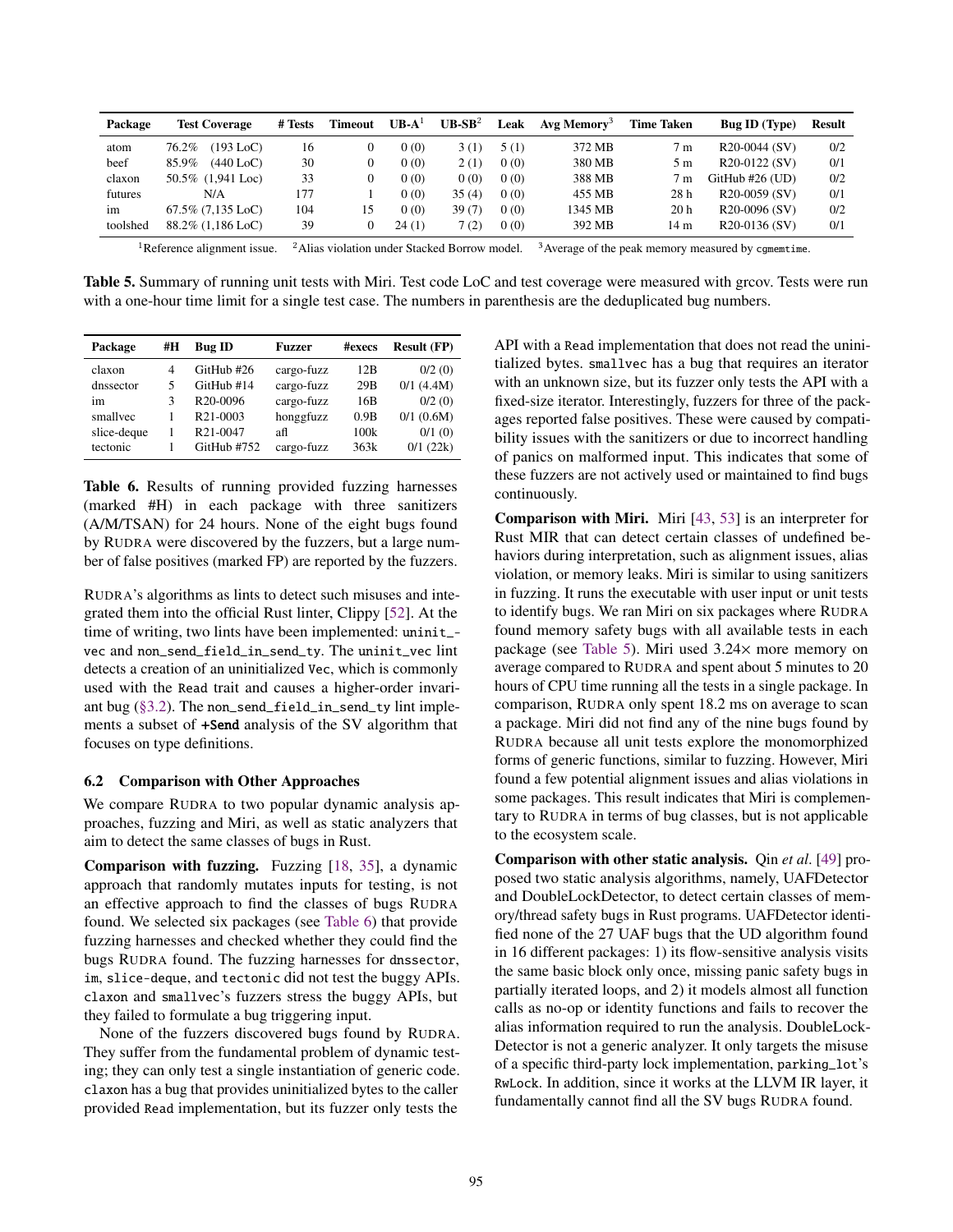<span id="page-12-2"></span>

| OS.           | LoC | #unsafe | <b>#Reports in each component</b> | #Bugs    |                  |       |          |
|---------------|-----|---------|-----------------------------------|----------|------------------|-------|----------|
|               |     |         | Mutex                             | Syscall  | <b>Allocator</b> | Total |          |
| Redox         | 30k | 709     |                                   |          |                  |       | O        |
| rv6           | 7k  | 678     |                                   | 0        |                  |       | $\Omega$ |
| Theseus       | 40k | 243     |                                   | $\theta$ | 6                |       |          |
| <b>TockOS</b> | 10k | 145     |                                   | 0        |                  |       | O        |

Table 7. The number of reports RUDRA emits for each Rustbased operating system kernel.

## <span id="page-12-0"></span>6.3 Analyzing Rust-based OSes

To understand the impact of unsafe Rust in Rust-based operating systems, we applied RUDRA to four Rust-based OSes: Redox [\[29\]](#page-14-30), rv6 [\[30\]](#page-14-31), Theseus [\[22\]](#page-14-1), and TockOS [\[48\]](#page-15-21). [Ta](#page-12-2)[ble 7](#page-12-2) summarizes the analysis result. Although each kernel uses unsafe hundreds of times, the number of reports generated by RUDRA was small—one report per 5.4 kLoC showing that it requires minimal effort to review the analysis results. This is because RUDRA focuses on bugs caused by misuse of generic types, but generic types are not very common in self-contained kernel code. In total, RUDRA found two internal soundness issues in Theseus OS: two safe public deallocate() APIs that unconditionally transmute the passed address to an allocation chunk. We discussed the issue with the developers and submitted a patch, which has been accepted upstream. Besides the issues that are directly found in Rust-based OSes, we observed an interesting implication of an isolation scheme built on Rust's soundness, which is gaining popularity in the system programming community [\[47,](#page-15-0) [48\]](#page-15-21). We believe Rust's safety rule does not provide enough guarantees for such designs yet; the detail of our observation is shared in the discussion section [\(§7.2\)](#page-12-3).

# 7 Discussion

#### <span id="page-12-1"></span>7.1 Understanding False Positives and Negatives

In this section, we discuss representative false positives and negatives of RUDRA to illustrate the scope of the bugs found by RUDRA. The most common cause of false positives in the UD algorithm is due to the imprecise modelling (*i*.*e*., overapproximation) of lifetime bypasses. See [Figure 10,](#page-12-4) a RUDRA report for the few package. The value val is bit-copied in line [6](#page-12-4) and passed to a user-provided function replace() in line [7.](#page-12-4) If replace() panics, it would drop the duplicated value old and then the original value val while unwinding, leading to a double-free bug. However, a custom struct ExitGuard prevents this from happening. ExitGuard is dropped before val is dropped, and it stops the unwinding by aborting the program, preventing the second drop of the value. Such false positives can be eliminated with an interprocedural analysis that can look into ExitGuard's implementation.

Similarly, the false positives of the SV algorithm is caused by the limitation of the type definition and the API signaturesbased reasoning. The SV algorithm does not model complex

```
1 fn replace_with<T, F>(val: &mut T, replace: F)
2 where F: \text{FnOnce}(T) \rightarrow T {
3 let guard = ExitGuard;
\frac{4}{5}unsafe \{6 let old = std::ptr::read(val);
7 let new = replace(old);
8 std::ptr::write(val, new);
 9 }
10
11 std::mem::forget(guard);
12 \frac{1}{2}
```
Figure 10. A false positive example for the few package. The fixup routine in line [8](#page-12-4) is not called if replace() in line [7](#page-12-4) panics. However, ExitGuard prevents the panic safety issue.

```
1 unsafe impl<T> Send for Fragile<T> {}
 2 unsafe impl<T> Sync for Fragile<T> {}<br>3 unsafe impl<T> Send for Sticky<T> {}
    unsafe impl<T> Send for Sticky<T> {}
 4 unsafe impl<T> Sync for Sticky<T> {}
  5
 6 // Sticky<T> has a similar guard<br>7 \frac{1}{2} \frac{1}{2} \frac{1}{2} \frac{1}{2} \frac{1}{2} \frac{1}{2} \frac{1}{2} \frac{1}{2} \frac{1}{2} \frac{1}{2} \frac{1}{2} \frac{1}{2} \frac{1}{2} \frac{1}{2} \frac{1}{2} \frac{1}{2} \frac{1}{2} \frac{1}{2} \frac{7 impl<T> Fragile<T> {
             8 ...
 9
10 pub fn get(&self) \rightarrow &T {<br>11 assert!(get thread id
                    assert!(get\_thread_id() == self.thread_id);12 unsafe { &*self.value.as_ptr() }
13 }
14 }
```
Figure 11. A false positive example for the fragile package. The Fragile and Sticky structs do not specify any bound on type parameter T, but accesses to T are guarded with custom thread-aware execution.

program semantics such as thread-aware execution or manual synchronization. See [Figure 11,](#page-12-5) a RUDRA report for the fragile package. The Fragile and Sticky struct implement Send and Sync without any bound on the type parameter T, which would have been definitive examples of a Send/Sync variance bug if they provide direct access to the inner value T. However, they have custom assertions that check the current thread ID before allowing the access. RUDRA's API signaturebased logic generates false positive reports for them.

The false negatives originate from the similar limitations. We manually created the models for known unsafe functions in the standard library for the UD algorithm, but this set is not complete. The SV algorithm will miss Send/Sync bugs if the type's definition does not explicitly show the ownership, *e*.*g*., when an owned value is stored as a universal pointer \*const (), a type similar to C++'s void \*. In addition, both algorithms cannot detect any bugs caused by an interprocedural interaction. As these examples show, RUDRA's precision could be improved with a deeper semantic model and more comprehensive analyses. We believe there is a lot of room to improve in RUDRA's analysis framework. Developing a better analysis framework for Rust and integrating RUDRA's bug patterns with it is a promising future research direction.

#### <span id="page-12-3"></span>7.2 Understanding Rust's Safety

Rust skeptics might claim that Rust does not provide better safety than C/C++ due to the existence of unsafe Rust.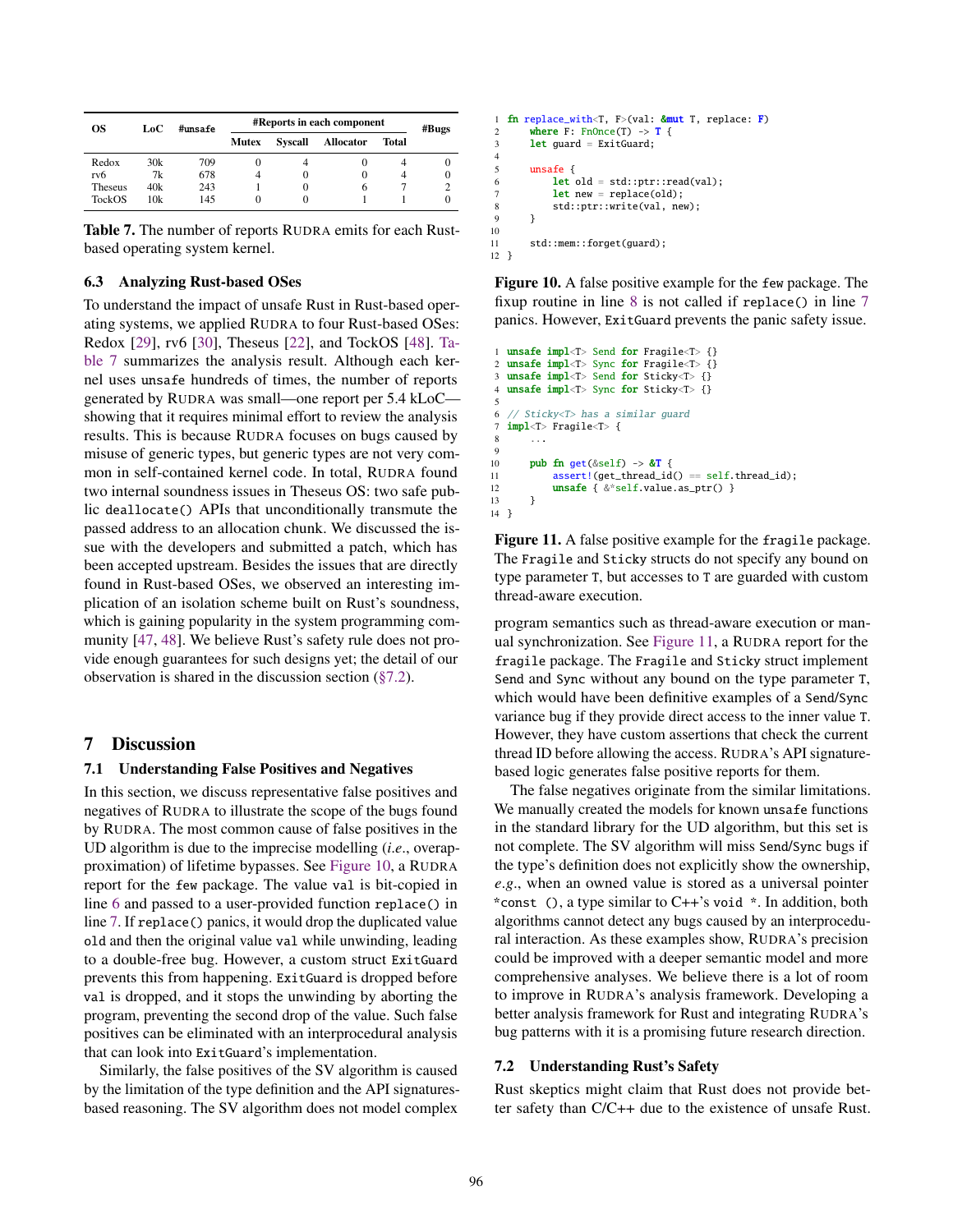However, our experience suggests that Rust's objective safety standard is a supreme improvement. It makes the communication cost of reporting and fixing safety bugs remarkably small, allowing programmers to spend more time on finding and fixing bugs. In C/C++, getting a confirmation from the maintainers whether certain behavior is a bug or an intended behavior is necessary in bug reporting, because there are no clear distinctions between an API misuse and a bug in the API itself. In contrast, Rust's safety rule provides an objective standard to determine whose fault a bug is. We have not received any replies from developers saying "this is intended behavior" while reporting hundreds of bugs found by RUDRA. Such distinction is not only beneficial to programmers but also to program analyzers. A program analyzer for C/C++ libraries needs to infer the intended usage of APIs [\[19,](#page-14-32) [40\]](#page-14-33) when looking for bugs. In Rust, program analyzers can perform more aggressive optimizations because all safe usage of libraries are considered valid in the memory safety context. In fact, RUDRA's approximation of an unresolvable generic function panicking is based precisely on this guarantee.

On the other hand, our experience also suggests a limitation of Rust's safety: it is not (yet) practical to build a security mechanism solely based on Rust's safety guarantee. Examples of such design include running hostile arbitrary programs or device drivers while limiting their interaction to the predefined safe interfaces [\[47,](#page-15-0) [48\]](#page-15-21). Any memory safety bugs in the trust chain can transitively break the safety boundary of such systems. To demonstrate how a memory safety bug breaks trust boundaries built on Rust's soundness guarantee, we formulate a PoC against the Tock embedded operating system [\[48\]](#page-15-21). We exploited a bug we manually found in the Rust standard library's Zip iterator [\[13\]](#page-14-34). It took one man hour to create a capsule (an untrusted driver in TockOS) that allows arbitrary memory read/write of the private memory of other capsules<sup>1</sup>. Other long-lived type system bugs such as Rust issue #25860 [\[2\]](#page-14-35) can be used for a similar exploitation.

## 8 Related work

Formal methods and verification. Rust, being a new programming language, has seen a lot of community effort into building formal foundations (*i*.*e*., type system and operational semantics) with various design goals [\[27,](#page-14-10) [43,](#page-15-5) [44,](#page-15-6) [51,](#page-15-7) [63,](#page-15-8) [64\]](#page-15-9), *e*.*g*., proving the correctness of encapsulated unsafe code with an extensible semantic typing [\[44\]](#page-15-6) and an aliasing model to validate raw pointers [\[43\]](#page-15-5). Being an early-stage language, much of the existing verification work for Rust focuses on transpiling Rust code or IR to existing verification frameworks: C [\[25,](#page-14-13) [60\]](#page-15-11), Viper IR [\[17,](#page-14-11) [46\]](#page-15-10), and LLVM IR [\[20\]](#page-14-12). These are promising directions in verifying memory safety or correctness at various layers, but, unlike RUDRA, it is fundamentally difficult to apply them to the entire ecosystem. Their

scalability is limited by design: lack of generic type awareness, limited performance, or reliance on manual annotations.

Understanding unsafe Rust. As the soundness of unsafe is essential to Rust's safety guarantee, several attempts have been made to understand its uses (similar to [Figure 2\)](#page-1-1) and bug patterns from existing Rust projects and their CVEs [\[16,](#page-14-6) [31,](#page-14-7) [49,](#page-15-20) [65\]](#page-15-22). In RUDRA, we take this one step further to proactively discover unsafe bug patterns and automate their detection at a large scale. The unprecedented number of new memory safety bugs RUDRA found changes the perspective of these empirical studies; it is much more subtle and error-prone to write completely sound unsafe code, and it is even difficult for Rust experts and language designers.

Large-scale bug mining tools. There has been a growing trend of static analysis or bug mining tools that focus primarily on scaling their algorithms to a large scale [\[23,](#page-14-36) [28,](#page-14-37) [34,](#page-14-38) [41,](#page-15-23) [50\]](#page-15-24), perhaps in response to the growing number of public code repositories like GitHub. Their main goal, similar to ours, is to enable a language agnostic, semantic-aware analysis, that can quickly scan and pattern match a large code base. Unfortunately, none of them officially support Rust yet, and it is unclear if the language agnostic IRs they provide can handle the specifics of the Rust language (*e*.*g*., generic traits or macros) to find the unsafe bugs that RUDRA found.

## 9 Conclusion

It is commonly thought that memory safety bugs are infrequent in Rust. In this paper, we challenge this idea, presenting the hidden difficulties of writing unsafe Rust, and suggest three memory safety bug patterns in Rust. We implemented a static analyzer, RUDRA, to automatically find these bugs at the ecosystem scale. We found an unprecedented number of previously unknown memory safety bugs by using RUDRA. More importantly, these new bugs are non-trivial (*i*.*e*., even made by the language designers) and unique (*i*.*e*., not discoverable with existing approaches), providing a fresh view on the Rust language's safety landscape.

## 10 Acknowledgment

We thank Deokhwan Kim, Jiguo Song, the anonymous reviewers, and our shepherd Chris Hawblitzel, for their helpful feedback about the paper. This research was supported, in part, by Ford, the NSF award CNS-1563848 and CNS-1749711 ONR under grant N00014-18-1-2662, N00014-15-1- 2162, N00014-17-1-2895, DARPA AIMEE HR00112090034 and SocialCyber HR00112190087, ETRI IITP/KEIT[2014- 3-00035], and gifts from Facebook, Mozilla, Intel, VMware and Google. The first author was partially supported by the Kwanjeong Educational Foundation scholarship.

<sup>1</sup>Proof-of-concept driver code can be found at: <https://git.io/JzK0w>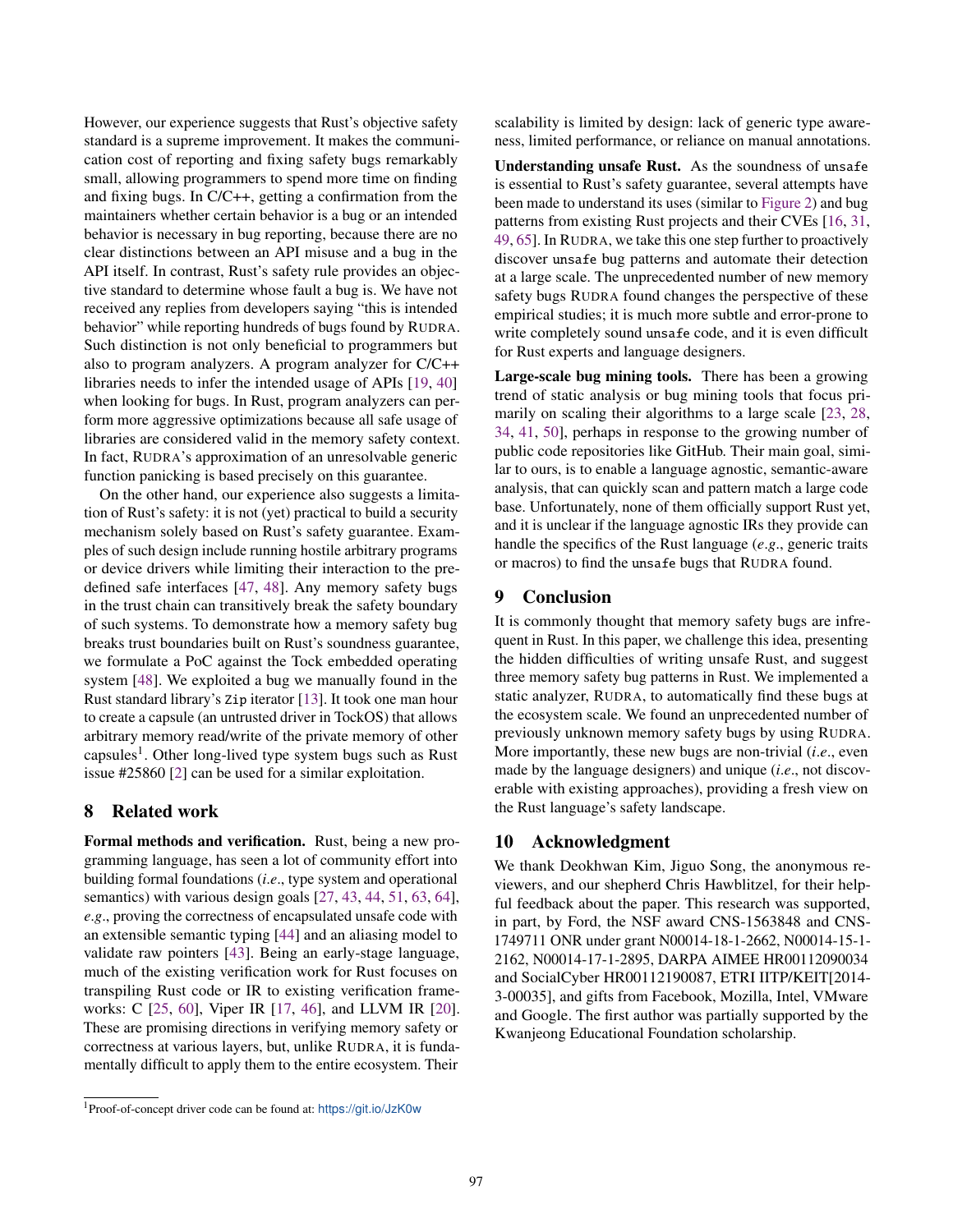# References

- <span id="page-14-21"></span>[1] 2015. CVE-2015-20001: BinaryHeap is not exception safe. Retrieved 2021-05-06 from [https://cve.mitre.org/cgi-bin/cvename.cgi?name=](https://cve.mitre.org/cgi-bin/cvename.cgi?name=CVE-2015-20001) [CVE-2015-20001](https://cve.mitre.org/cgi-bin/cvename.cgi?name=CVE-2015-20001)
- <span id="page-14-35"></span>[2] 2015. Rust Issue #25860: Implied bounds on nested references + variance = soundness hole. Retrieved 2021-09-26 from [https://github.](https://github.com/rust-lang/rust/issues/25860) [com/rust-lang/rust/issues/25860](https://github.com/rust-lang/rust/issues/25860)
- <span id="page-14-25"></span>[3] 2017. CVE-2017-20004: MutexGuard<Cell<i32>> must not be Sync. Retrieved 2021-05-06 from [https://cve.mitre.org/cgi-bin/cvename.](https://cve.mitre.org/cgi-bin/cvename.cgi?name=CVE-2017-20004) [cgi?name=CVE-2017-20004](https://cve.mitre.org/cgi-bin/cvename.cgi?name=CVE-2017-20004)
- <span id="page-14-8"></span>[4] 2018. CVE-2018-1000657: seg fault pushing on either side of a VecDeque. Retrieved 2021-05-06 from [https://cve.mitre.org/cgi](https://cve.mitre.org/cgi-bin/cvename.cgi?name=CVE-2018-1000657)[bin/cvename.cgi?name=CVE-2018-1000657](https://cve.mitre.org/cgi-bin/cvename.cgi?name=CVE-2018-1000657)
- <span id="page-14-19"></span>[5] 2019. RUSTSEC-2019-0010: libflate: MultiDecoder::read() drops uninitialized memory of arbitrary type on panic in client code. Retrieved 2021-05-06 from [https://rustsec.org/advisories/RUSTSEC-](https://rustsec.org/advisories/RUSTSEC-2019-0010.html)[2019-0010.html](https://rustsec.org/advisories/RUSTSEC-2019-0010.html)
- [6] 2019. RUSTSEC-2019-0011: memoffset: Flaw in offset\_of and span\_ of causes SIGILL, drops uninitialized memory of arbitrary type on panic in client code. Retrieved 2021-05-06 from [https://rustsec.org/](https://rustsec.org/advisories/RUSTSEC-2019-0011.html) [advisories/RUSTSEC-2019-0011.html](https://rustsec.org/advisories/RUSTSEC-2019-0011.html)
- <span id="page-14-20"></span>[7] 2019. RUSTSEC-2019-0022: portaudio-rs: Stream callback function is not unwind safe. Retrieved 2021-05-06 from [https://rustsec.org/](https://rustsec.org/advisories/RUSTSEC-2019-0022.html) [advisories/RUSTSEC-2019-0022.html](https://rustsec.org/advisories/RUSTSEC-2019-0022.html)
- <span id="page-14-26"></span>[8] 2020. CVE-2020-35905: MappedMutexGuard Send/Sync bound is unsound. Retrieved 2021-05-06 from [https://cve.mitre.org/cgi](https://cve.mitre.org/cgi-bin/cvename.cgi?name=CVE-2020-35905)[bin/cvename.cgi?name=CVE-2020-35905](https://cve.mitre.org/cgi-bin/cvename.cgi?name=CVE-2020-35905)
- <span id="page-14-15"></span>[9] 2020. CVE-2020-36317: String::retain allows safely creating invalid (non-utf8) strings when abusing panic. Retrieved 2021-05- 06 from [https://cve.mitre.org/cgi-bin/cvename.cgi?name=CVE-](https://cve.mitre.org/cgi-bin/cvename.cgi?name=CVE-2020-36317)[2020-36317](https://cve.mitre.org/cgi-bin/cvename.cgi?name=CVE-2020-36317)
- <span id="page-14-24"></span>[10] 2020. CVE-2020-36323: API soundness issue in join() implementation of [Borrow<str>]. Retrieved 2021-05-06 from [https://cve.mitre.org/](https://cve.mitre.org/cgi-bin/cvename.cgi?name=CVE-2020-36323) [cgi-bin/cvename.cgi?name=CVE-2020-36323](https://cve.mitre.org/cgi-bin/cvename.cgi?name=CVE-2020-36323)
- <span id="page-14-9"></span>[11] 2020. RUSTSEC-2020-0028: rocket: Clone implementation for Local-Request is unsound. Retrieved 2021-05-06 from [https://rustsec.org/](https://rustsec.org/advisories/RUSTSEC-2020-0028.html) [advisories/RUSTSEC-2020-0028.html](https://rustsec.org/advisories/RUSTSEC-2020-0028.html)
- <span id="page-14-22"></span>[12] 2021. CVE-2021-28876: Panic safety issue in Zip specialization. Retrieved 2021-05-06 from [https://cve.mitre.org/cgi-bin/cvename.cgi?](https://cve.mitre.org/cgi-bin/cvename.cgi?name=CVE-2021-28876) [name=CVE-2021-28876](https://cve.mitre.org/cgi-bin/cvename.cgi?name=CVE-2021-28876)
- <span id="page-14-34"></span>[13] 2021. CVE-2021-28879: Side effect handling in specialized zip implementation causes buffer overflow. Retrieved 2021-05-06 from [https:](https://cve.mitre.org/cgi-bin/cvename.cgi?name=CVE-2021-28879) [//cve.mitre.org/cgi-bin/cvename.cgi?name=CVE-2021-28879](https://cve.mitre.org/cgi-bin/cvename.cgi?name=CVE-2021-28879)
- <span id="page-14-23"></span>[14] 2021. CVE-2021-31162: Double free in Vec::from\_iter specialization when drop panics. Retrieved 2021-05-06 from [https://cve.mitre.org/](https://cve.mitre.org/cgi-bin/cvename.cgi?name=CVE-2021-28879) [cgi-bin/cvename.cgi?name=CVE-2021-28879](https://cve.mitre.org/cgi-bin/cvename.cgi?name=CVE-2021-28879)
- <span id="page-14-16"></span>[15] David Abrahams. 1998. Exception-safety in generic components. In *Generic Programming*. Vol. 1766. Springer, Dagstuhl Castle, Germany, 69–79.
- <span id="page-14-6"></span>[16] Vytautas Astrauskas, Christoph Matheja, Federico Poli, Peter Müller, and Alexander J. Summers. 2020. How Do Programmers Use Unsafe Rust?. In *Proceedings of the 31st Annual ACM Conference on Object-Oriented Programming, Systems, Languages, and Applications (OOPSLA)*. Everywhere, 136:1–136:27.
- <span id="page-14-11"></span>[17] Vytautas Astrauskas, Peter Müller, Federico Poli, and Alexander J. Summers. 2019. Leveraging Rust Types for Modular Specification and Verification. In *Proceedings of the 30th Annual ACM Conference on Object-Oriented Programming, Systems, Languages, and Applications (OOPSLA)*. Athens, Greece, 147:1–147:30.
- <span id="page-14-14"></span>[18] Rust Fuzzing Authority. 2017. cargo-fuzz. Retrieved 2021-05-06 from <https://github.com/rust-fuzz/cargo-fuzz>
- <span id="page-14-32"></span>[19] Domagoj Babic, Stefan Bucur, Yaohui Chen, Franjo Ivancic, Tim King, Markus Kusano, Caroline Lemieux, László Szekeres, and Wei Wang. 2019. FUDGE: fuzz driver generation at scale. In *Proceedings of the*

*18th European Software Engineering Conference (ESEC) / 27th ACM SIGSOFT Symposium on the Foundations of Software Engineering (FSE)*. Tallinn, Estonia.

- <span id="page-14-12"></span>[20] Marek Baranowski, Shaobo He, and Zvonimir Rakamarić. 2018. Verifying Rust Programs with SMACK. In *Proceedings of the 16th International Symposium on Automated Technology for Verification and Analysis*. Los Angeles, CA, 528–535.
- <span id="page-14-5"></span>[21] Sergio Benitez. 2016. Rocket: A web framework for Rust (nightly) with a focus on ease-of-use, expressibility, and speed. Retrieved 2021-05-06 from <https://rocket.rs/>
- <span id="page-14-1"></span>[22] Kevin Boos, Namitha Liyanage, Ramla Ijaz, and Lin Zhong. 2020. Theseus: an Experiment in Operating System Structure and State Management. In *Proceedings of the 14th USENIX Symposium on Operating Systems Design and Implementation (OSDI)*. Virtual Event, 1–19.
- <span id="page-14-36"></span>[23] Fraser Brown, Deian Stefan, and Dawson Engler. 2020. Sys: A Static/Symbolic Tool for Finding Good Bugs in Good (Browser) Code. In *Proceedings of the 29th USENIX Security Symposium (Security)*. Boston, MA, 199–216.
- <span id="page-14-17"></span>[24] Tom Cargill. 1996. Exception handling: A false sense of security. In *C++ gems*. SIGS Publications, Inc., New York, NY, 423–431.
- <span id="page-14-13"></span>[25] Edmund Clarke, Daniel Kroening, and Flavio Lerda. 2004. A Tool for Checking ANSI-C Programs. In *Proceedings of the 10th International Conference on Tools and Algorithms for the Construction and Analysis of Systems (TACAS)*, Vol. 2988. Barcelona, Spain, 168–176.
- <span id="page-14-4"></span>[26] Tokio Contributors. 2016. Tokio: A runtime for writing reliable, asynchronous, and slim applications with the Rust programming language. Retrieved 2021-05-06 from <https://tokio.rs/>
- <span id="page-14-10"></span>[27] Hoang-Hai Dang, Jacques-Henri Jourdan, Jan-Oliver Kaiser, and Derek Dreyer. 2019. RustBelt meets relaxed memory. In *Proceedings of the 46th ACM Symposium on Principles of Programming Languages (POPL)*. Cascais, Portugal, 34:1–34:29.
- <span id="page-14-37"></span>[28] DeepCode AG. 2020. DeepCode. Retrieved 2021-05-06 from [https:](https://www.deepcode.ai/) [//www.deepcode.ai/](https://www.deepcode.ai/)
- <span id="page-14-30"></span>[29] Redox Developers. 2015. Redox Operating System. Retrieved 2021- 05-06 from <https://www.redox-os.org/>
- <span id="page-14-31"></span>[30] Jeehoon Kang et al. 2018. rv6. Retrieved 2021-05-06 from [https:](https://www.redox-os.org/) [//www.redox-os.org/](https://www.redox-os.org/)
- <span id="page-14-7"></span>[31] Ana Nora Evans, Bradford Campbell, and Mary Lou Soffa. 2020. Is Rust Used Safely by Software Developers?. In *Proceedings of the 42nd International Conference on Software Engineering (ICSE)*. Seoul, South Korea, 246–257.
- <span id="page-14-28"></span>[32] Steven Fackler. 2020. RFC: Reading into uninitialized buffers. Retrieved 2021-05-06 from [https://github.com/rust-lang/rfcs/blob/](https://github.com/rust-lang/rfcs/blob/master/text/2930-read-buf.md) [master/text/2930-read-buf.md](https://github.com/rust-lang/rfcs/blob/master/text/2930-read-buf.md)
- <span id="page-14-2"></span>[33] Rust for Linux Team. 2021. Rust for Linux. Retrieved 2021-05-06 from <https://github.com/Rust-for-Linux/linux>
- <span id="page-14-38"></span>[34] GitHub, Inc. 2006. CodeQL. Retrieved 2021-05-06 from [https:](https://github.com/github/codeql) [//github.com/github/codeql](https://github.com/github/codeql)
- <span id="page-14-29"></span>[35] Google. 2010. Honggfuzz. Retrieved 2021-05-06 from [https://github.](https://github.com/rust-fuzz/cargo-fuzz) [com/rust-fuzz/cargo-fuzz](https://github.com/rust-fuzz/cargo-fuzz)
- <span id="page-14-3"></span>[36] Google. 2021. Android Gabeldorsche Bluetooth Stack. Retrieved 2021-05-06 from [https://android.googlesource.com/platform/system/bt/](https://android.googlesource.com/platform/system/bt/+/master/gd/rust/) [+/master/gd/rust/](https://android.googlesource.com/platform/system/bt/+/master/gd/rust/)
- <span id="page-14-18"></span>[37] Google. 2021. Google C++ Style Guide. Retrieved 2021-05-06 from <https://google.github.io/styleguide/cppguide.html>
- <span id="page-14-27"></span>[38] Rust Secure Code Working Group. 2016. Rust Safety Dance. Retrieved 2021-05-06 from [https://github.com/rust-secure-code/](https://github.com/rust-secure-code/safety-dance) [safety-dance](https://github.com/rust-secure-code/safety-dance)
- <span id="page-14-0"></span>[39] Rust Secure Code Working Group. 2016. RustSec: The Rust Security Advisory Database. Retrieved 2021-05-06 from <https://rustsec.org/>
- <span id="page-14-33"></span>[40] Kyriakos Ispoglou, Daniel Austin, Vishwath Mohan, and Mathias Payer. 2020. FuzzGen: Automatic Fuzzer Generation. In *Proceedings of the 29th USENIX Security Symposium (Security)*. Boston, MA.